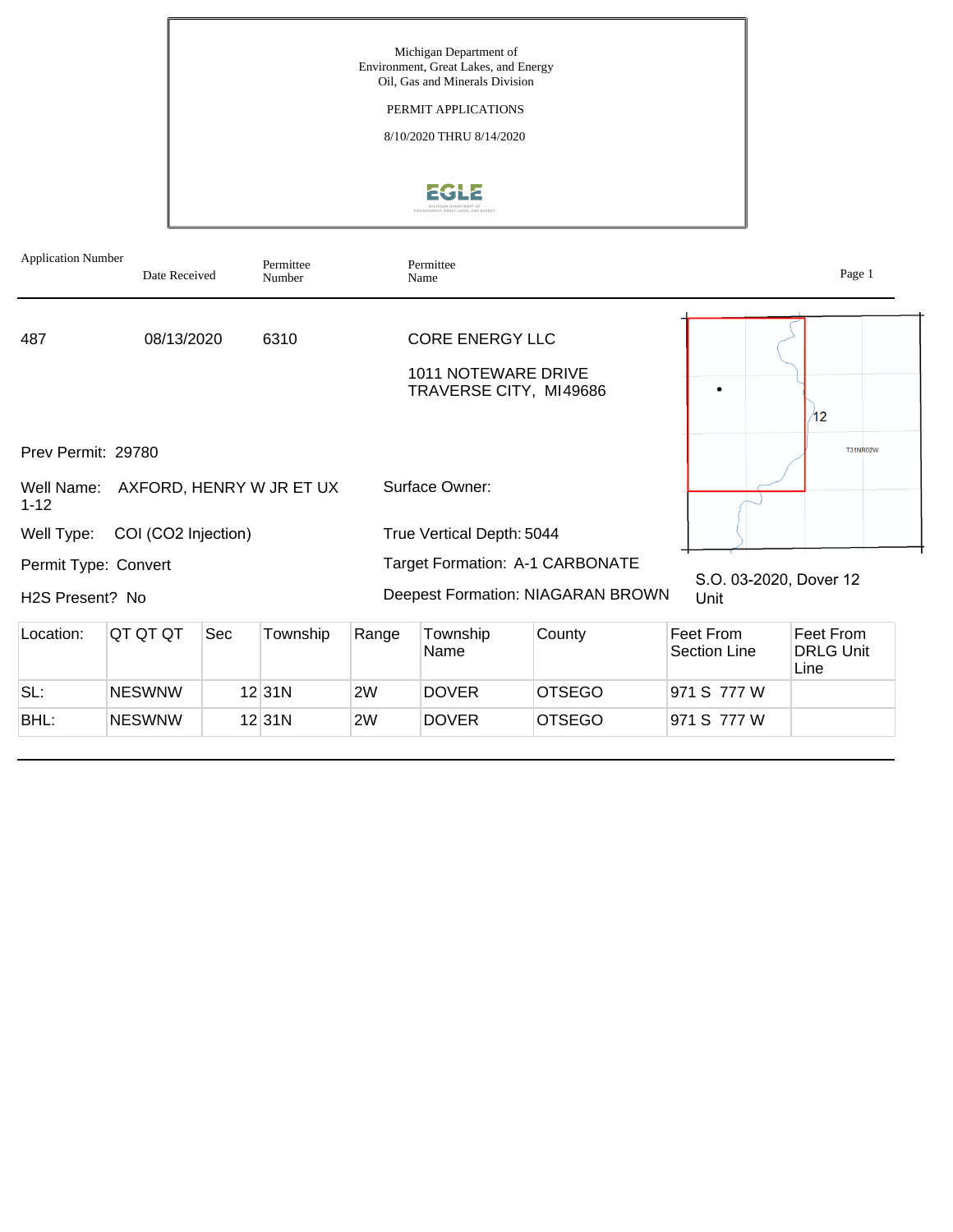Environment, Great Lakes, and Energy

Oil, Gas and Minerals Division

Updated Permits

8/10/2020 THRU 8/14/2020



Permit Number Permittee Number Permittee Name Page 1

**PLUGGING INSTRUCTIONS ISSUED:**

15723 40 MUSKEGON DEVELOPMENT COMPANY

> 1425 S MISSION RD MOUNT PLEASANT, MI 48858

API Well Number: 21-051-15723-00-00

Well Name: STATE BILLINGS B-1

Plug Inst. Issue Date: 8/10/2020

| Location | <b>IOT OT OT</b> | <b>Sec</b> Township | Range | Township Name   | County          | Feet From Section<br>Line | <b>Feet From DRLG</b><br>Unit |
|----------|------------------|---------------------|-------|-----------------|-----------------|---------------------------|-------------------------------|
| ISL:     | <b>INESWSW</b>   | 2117N               | 1E    | I BILLINGS      | <b>IGLADWIN</b> | 990 S 990 W               | 330 N 330 E                   |
| BHL:     | <b>NESWSW</b>    | 21 <sub>17</sub> N  | 1E    | <b>BILLINGS</b> | <b>IGLADWIN</b> |                           |                               |

 $- - - - - -$ 

Comment: App to P&A expires 8/10/21

15951 40

MUSKEGON DEVELOPMENT **COMPANY** 1425 S MISSION RD

MOUNT PLEASANT, MI 48858

API Well Number: 21-051-15951-00-00

Well Name: MC CRANDELL, B & G B-3

Plug Inst. Issue Date: 8/10/2020

| Location | <b>OT OT OT</b> | <b>Sec</b> Township | Range | <b>Township Name</b> | Countv          | Feet From Section<br>Line | Feet From DRLG<br>Unit |
|----------|-----------------|---------------------|-------|----------------------|-----------------|---------------------------|------------------------|
| SL:      | <b>ISWNWSW</b>  | 2 I 17 N            | 1E    | l BILLINGS           | <b>IGLADWIN</b> | 990 N 330 W               | 1330 S 2310 E          |
| $IBHL$ : | ISWNWSW         | 2117N               | 1E    | l BILLINGS           | <b>IGLADWIN</b> |                           |                        |

Comment: App to P&A expires 8/10/21

الدامات بالدامات

<u>. . . . . . . . . . . .</u>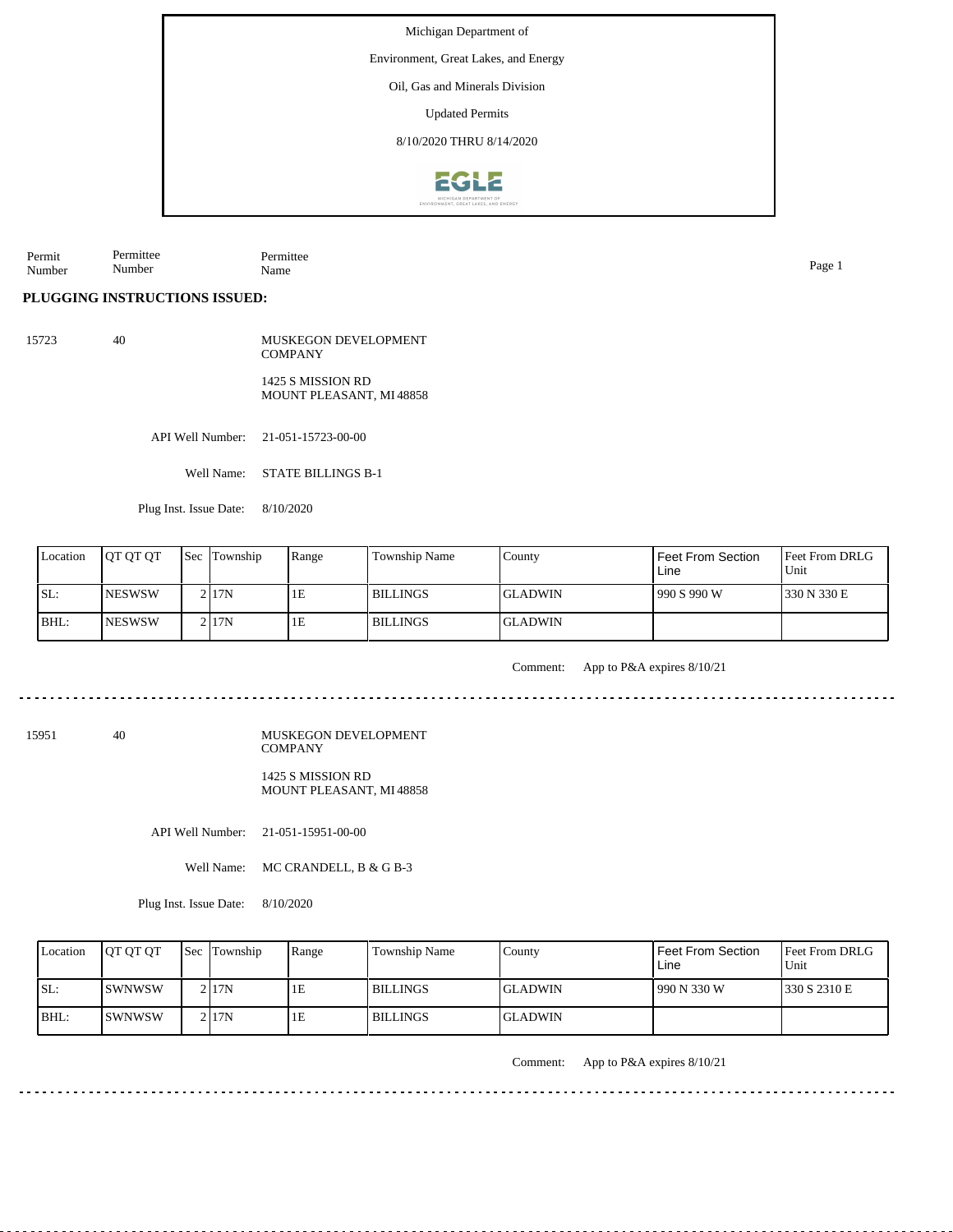Environment, Great Lakes, and Energy

Oil, Gas and Minerals Division

Updated Permits

8/10/2020 THRU 8/14/2020



Permit Number Permittee Name Page 2

18197 14 D T E GAS COMPANY ONE ENERGY PLAZA, WCB 1782

Permittee Number

DETROIT, MI 48226

API Well Number: 21-117-03147-01-00

Well Name: MCGC S-186

Plug Inst. Issue Date: 8/3/2020

| Location | <b>OT OT OT</b> | <b>Sec</b> Township | Range | Township Name    | County           | Feet From Section<br>Line | Feet From DRLG<br>Unit |
|----------|-----------------|---------------------|-------|------------------|------------------|---------------------------|------------------------|
| ISL:     | <b>ICNSENW</b>  | 412N                | 7W    | <b>BELVIDERE</b> | <b>IMONTCALM</b> | 660 S 660 E               | 1660 S 660 E           |
| IBHL:    | <b>ICNSENW</b>  | 412N                | 7W    | <b>BELVIDERE</b> | <b>IMONTCALM</b> |                           |                        |

<u>. . . . . . . . . . .</u>

Comment: App to ReP&A expires on 8/3/21

ت با با با با با با با با

<u> - - - - - - - - - - -</u>

 $\frac{1}{2}$ 

18298 14

D T E GAS COMPANY ONE ENERGY PLAZA, WCB 1782

DETROIT, MI 48226

API Well Number: 21-117-03860-01-00

Well Name: MCGC S-369

Plug Inst. Issue Date: 8/5/2020

| Location | <b>IOT OT OT</b> | <b>Sec Township</b> | Range | Township Name    | County           | l Feet From Section<br>Line | <b>Feet From DRLG</b><br>Unit |
|----------|------------------|---------------------|-------|------------------|------------------|-----------------------------|-------------------------------|
| ISL:     | <b>ISWNENW</b>   | 6 12N               | 7W    | <b>BELVIDERE</b> | <b>IMONTCALM</b> | 1660 N 660 E                |                               |
| IBHL:    | <b>ISWNENW</b>   | 6 12N               | 7W    | <b>BELVIDERE</b> | <b>IMONTCALM</b> |                             |                               |

Comment: App to Re-Plug well expires on 8/5/21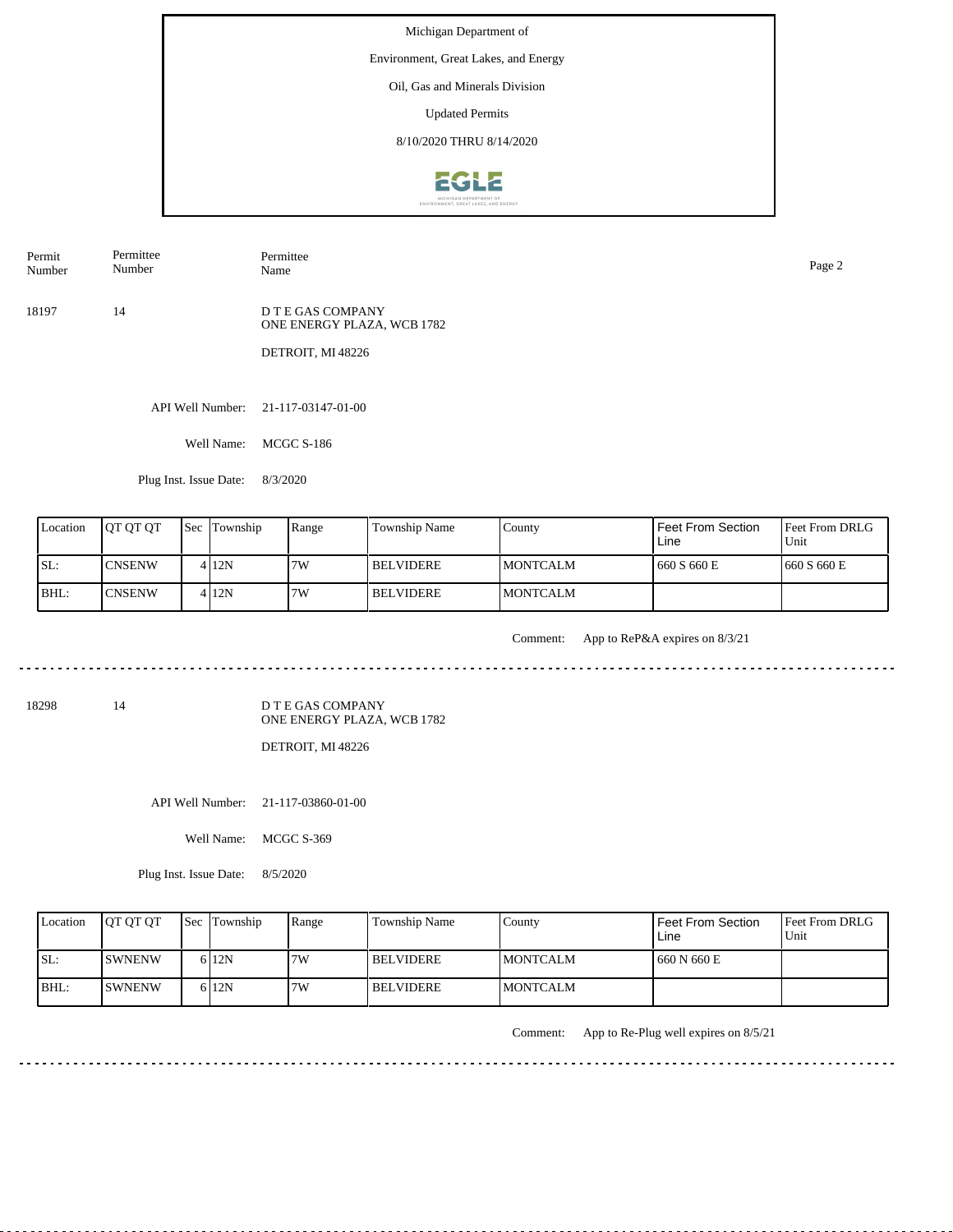Environment, Great Lakes, and Energy

Oil, Gas and Minerals Division

Updated Permits

8/10/2020 THRU 8/14/2020



Permit Number

Permittee Number

Permittee Name Page 3

18331 14

D T E GAS COMPANY ONE ENERGY PLAZA, WCB 1782

DETROIT, MI 48226

API Well Number: 21-117-02903-01-00

Well Name: MCGC S-115

Plug Inst. Issue Date: 8/5/2020

| Location | <b>IOT OT OT</b> | <b>Sec</b> Township | Range | Township Name    | County           | <b>Feet From Section</b><br>Line | <b>Feet From DRLG</b><br>Unit |
|----------|------------------|---------------------|-------|------------------|------------------|----------------------------------|-------------------------------|
| ISL:     | <b>ICNSWNE</b>   | 1112N               | 7W    | <b>BELVIDERE</b> | <b>IMONTCALM</b> | 1660 S 660 W                     | 1660 S 660 W                  |
| BHL:     | <b>ICNSWNE</b>   | 1112N               | 7W    | <b>BELVIDERE</b> | <b>IMONTCALM</b> |                                  |                               |

<u>. . . . . . .</u>

Comment: App to Re-Plug well expires on 8/5/21

. . . . . . . . . . . . . . . . . .

3022 2298

UNION OIL CO OF CALIFORNIA

2210 W. PINE RIVER RD. BRECKENRIDGE, MI 48615

API Well Number: 21-111-03022-00-00

| Location | <b>OT OT OT</b> | <b>Sec Township</b> | Range | Township Name | County          | Feet From Section<br>Line | <b>Feet From DRLG</b><br>Unit |
|----------|-----------------|---------------------|-------|---------------|-----------------|---------------------------|-------------------------------|
| ISL:     | <b>ICSSWNE</b>  | 2 I 13 N            | 2W    | <b>JASPER</b> | MIDLAND.        | 330 S 651 W               | 1330 S 651 W                  |
| BHL:     | <b>ICSSWNE</b>  | 2 I 13 N            | 2W    | <b>JASPER</b> | <b>IMIDLAND</b> |                           |                               |

Comment: App to Re-P&A expires on 8/11/21

. . . . . . . . . . . . . . . . . .

Well Name: CLARK HEIRS 2

Plug Inst. Issue Date: 8/11/2020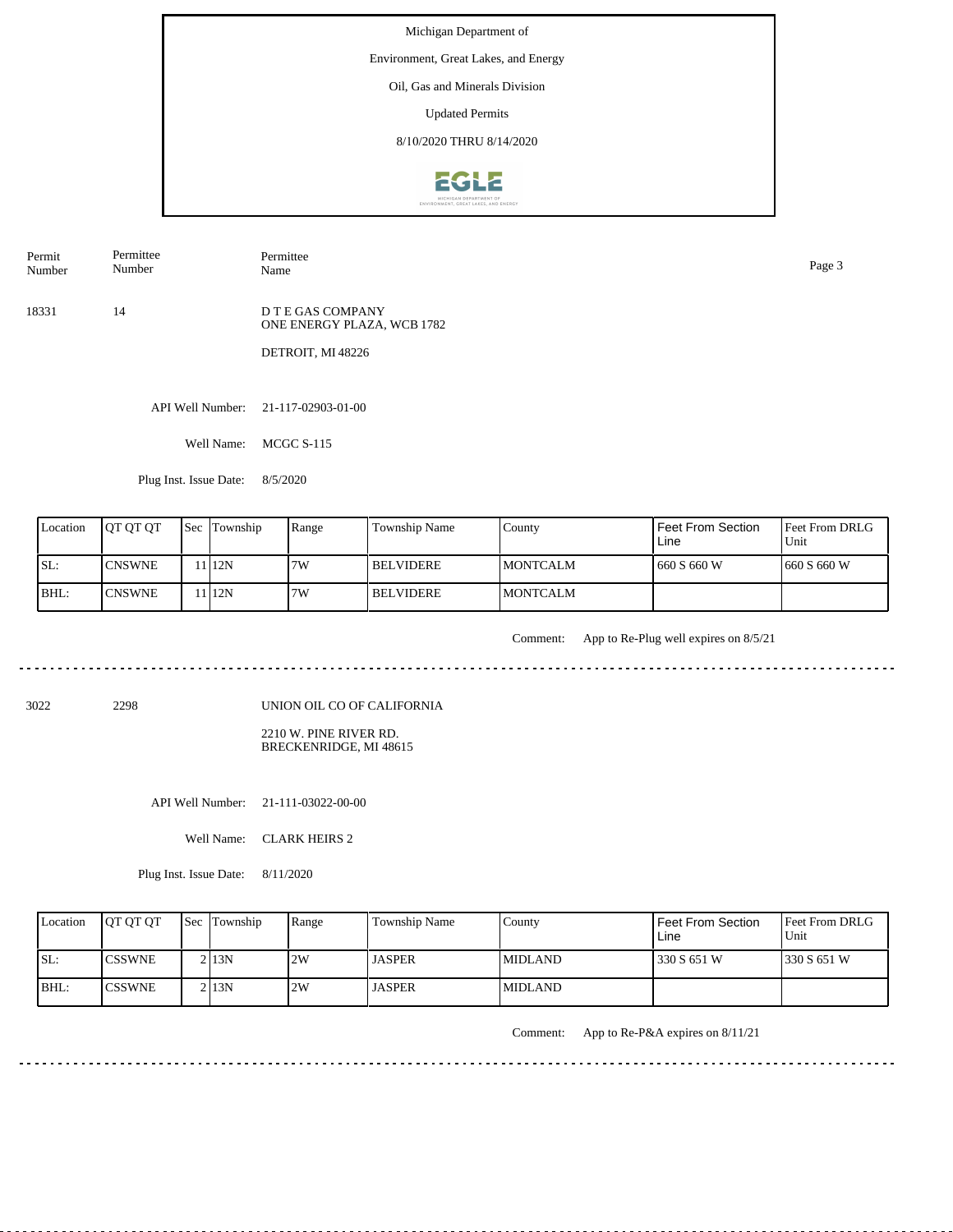Michigan Department of Environment, Great Lakes, and Energy Oil, Gas and Minerals Division Updated Permits 8/10/2020 THRU 8/14/2020**EGLE** 

| Permit | Permittee | Permittee    | Page 4 |
|--------|-----------|--------------|--------|
| Number | Number    | Name         |        |
| 3784   | 2545      | UNION OIL CO |        |

. . . . . . . . . . . . . . . . . . . .

API Well Number: 21-073-03784-00-00

,

Well Name: BAKER, GEORGE A 1

Plug Inst. Issue Date: 8/11/2020

| Location | <b>OT OT OT</b> | <b>Sec Township</b> | Range | Township Name  | County          | Feet From Section<br>Line | <b>Feet From DRLG</b><br>Unit |
|----------|-----------------|---------------------|-------|----------------|-----------------|---------------------------|-------------------------------|
| ISL:     | <b>SESENW</b>   | 33 15N              | 16W   | <b>SHERMAN</b> | <b>ISABELLA</b> | 330 S 330 E               |                               |
| BHL:     | <b>SESENW</b>   | 33 15N              | 16W   | <b>SHERMAN</b> | <b>ISABELLA</b> |                           |                               |

Comment: App to Re-P&A expires on 8/11/21

. . . . . . . . . . . .

4306 2545

UNION OIL CO

API Well Number: 21-073-04306-00-00

,

Well Name: MCCLINTIC, VIRGIL W B-4

Plug Inst. Issue Date: 8/10/2020

| Location | <b>OT OT OT</b> | <b>Sec Township</b> | Range | Township Name  | County          | l Feet From Section<br>Line | <b>Feet From DRLG</b><br>Unit |
|----------|-----------------|---------------------|-------|----------------|-----------------|-----------------------------|-------------------------------|
| SL:      | ISESESW         | 33 15N              | 6W    | <b>SHERMAN</b> | <b>ISABELLA</b> | 330 S 450 E                 |                               |
| IBHL:    | <b>SESESW</b>   | 33 15N              | 6W    | <b>SHERMAN</b> | <b>ISABELLA</b> |                             |                               |

Comment: App to Re-P&A expires on 8/10/21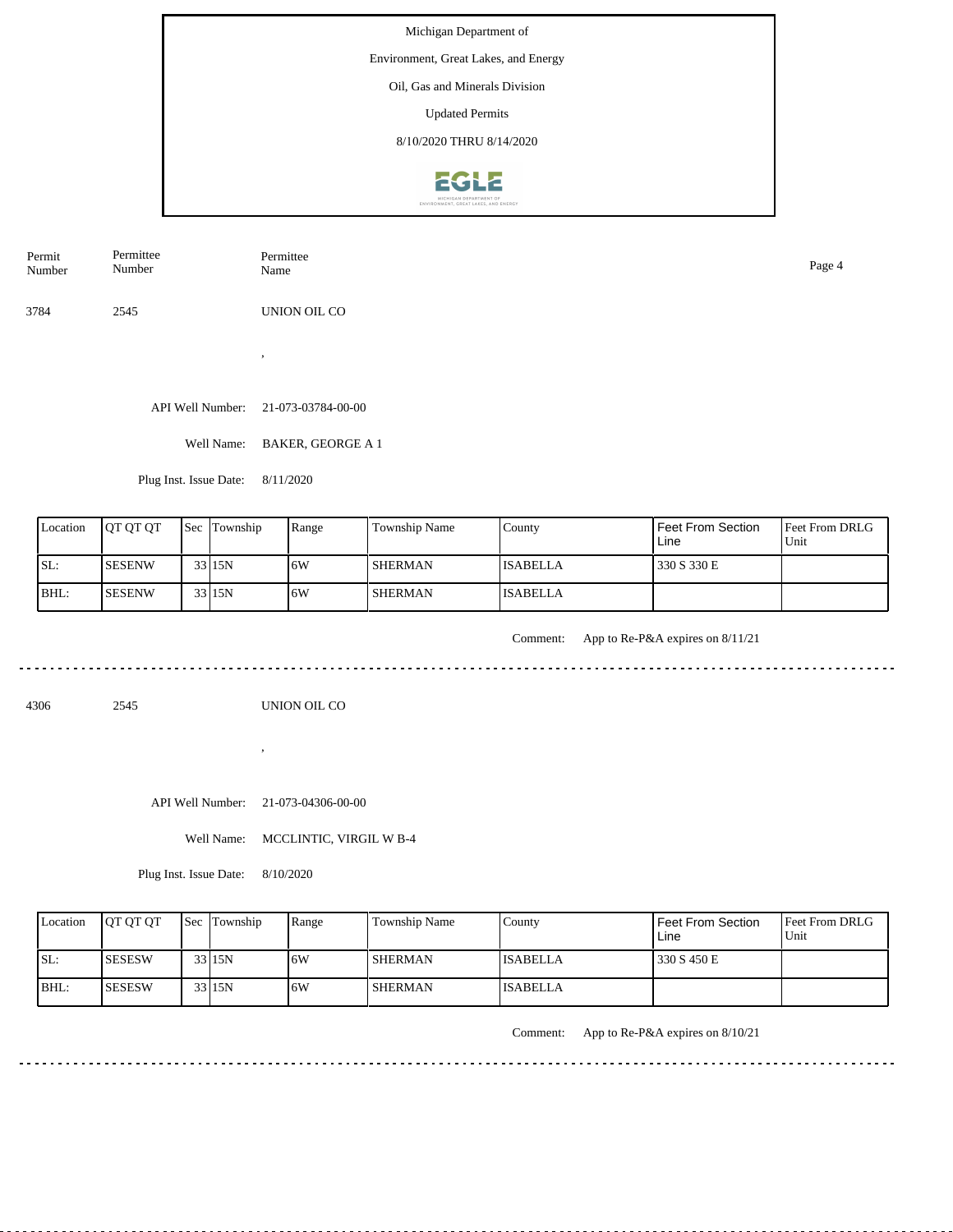Michigan Department of Environment, Great Lakes, and Energy Oil, Gas and Minerals Division Updated Permits 8/10/2020 THRU 8/14/2020**EGLE** 

| Permit<br>Number | Permittee<br>Number    | Permittee<br>Name                             |                           | Page 5 |
|------------------|------------------------|-----------------------------------------------|---------------------------|--------|
| 52913            | 25                     | DELTA OIL CO INC                              |                           |        |
|                  |                        | 125 WINDSOR DR STE 101<br>OAK BROOK, IL 60523 |                           |        |
|                  |                        | API Well Number: 21-137-31870-01-00           |                           |        |
|                  | Well Name:             | BLANZY, C. & SCHRADER, B. 1-<br>23A HD1       | True Vertical Depth: 5141 |        |
|                  | Plug Inst. Issue Date: | 8/10/2020                                     |                           |        |

| Location | <b>JOT OT OT</b> | <b>Sec Township</b> | Range | <b>Township Name</b> | <b>County</b>  | l Feet From Section<br>Line | <b>IFeet From DRLG</b><br>Unit |
|----------|------------------|---------------------|-------|----------------------|----------------|-----------------------------|--------------------------------|
| SL:      | <b>NWNWSW</b>    | 23 <sub>31N</sub>   | 2W    | <b>DOVER</b>         | <b>IOTSEGO</b> | 302 N 495 W                 |                                |
| BHL:     | <b>SESENE</b>    | 22 <sub>131</sub> N | 2W    | <b>DOVER</b>         | <b>IOTSEGO</b> | 2457 N 620 E                | 1137 N 700 W                   |

Comment: App to P&A expires on 8/10/21 

55926 6361

RIVERSIDE ENERGY MICHIGAN LLC 10691 EAST CARTER ROAD SUITE 201 TRAVERSE CITY, MI49684

API Well Number: 21-029-55926-00-00

Well Name: MICHAEL C2-34

Plug Inst. Issue Date: 8/4/2020

<u>. . . . . . . . . .</u>

| Location | <b>JOT OT OT</b> | <b>Sec Township</b> | Range | <b>Township Name</b> | Countv            | <b>Feet From Section</b><br>Line | <b>Feet From DRLG</b><br>Unit |
|----------|------------------|---------------------|-------|----------------------|-------------------|----------------------------------|-------------------------------|
| ISL:     | <b>INENESW</b>   | 34 32N              | 7W    | I SOUTH ARM-         | <b>CHARLEVOIX</b> | 2075 S 2257 W                    | 1545 N 336 E                  |
| BHL:     | <b>INENESW</b>   | 34 32N              | 7W    | l SOUTH ARM          | <b>CHARLEVOIX</b> |                                  |                               |

<u>. . . . . . .</u>

Comment: App to P&A expires on 8/4/21

<u>. . . . . . . . . . . . . . . . .</u>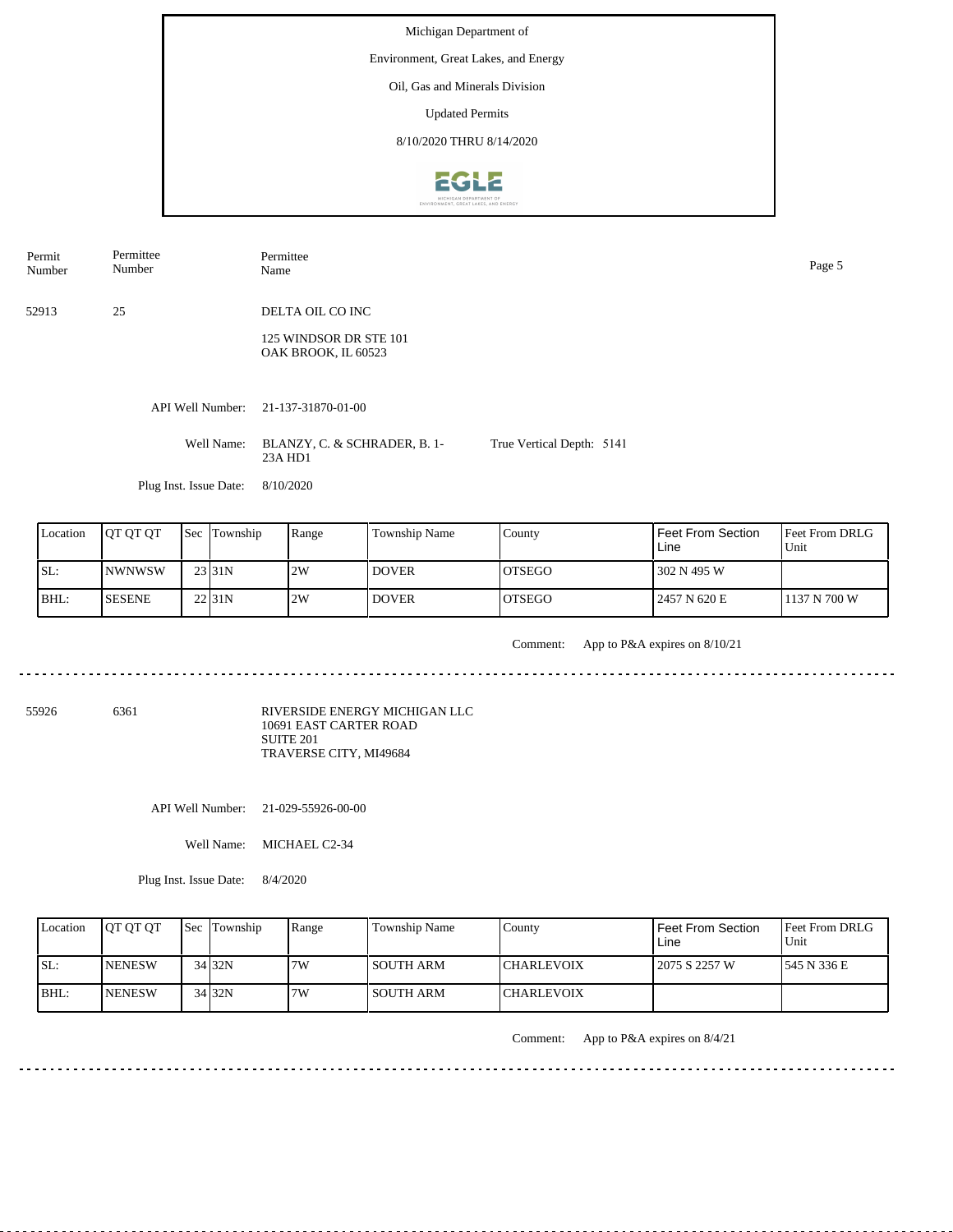Environment, Great Lakes, and Energy

Oil, Gas and Minerals Division

Updated Permits

8/10/2020 THRU 8/14/2020



55927 6361 RIVERSIDE ENERGY MICHIGAN LLC 10691 EAST CARTER ROAD SUITE 201 TRAVERSE CITY, MI49684 Permit Number Permittee Number Permittee Name Page 6

API Well Number: 21-029-55927-00-00

Well Name: DESCHAMPS D3-34

Plug Inst. Issue Date: 8/4/2020

| Location | <b>OT OT OT</b> | <b>Sec</b> Township | Range | Township Name | County            | <b>Feet From Section</b><br>Line | <b>IFeet From DRLG</b><br>Unit |
|----------|-----------------|---------------------|-------|---------------|-------------------|----------------------------------|--------------------------------|
| SL:      | <b>INWSWSE</b>  | 34 32N              | 7W    | SOUTH ARM     | <b>CHARLEVOIX</b> | 1275 S 2118 E                    | 1275 S 481 W                   |
| BHL:     | <b>INWSWSE</b>  | 34 32N              | 7W    | SOUTH ARM     | <b>CHARLEVOIX</b> |                                  |                                |

. . . . . . . . . . .

Comment: App to P&A expires on 8/4/21

<u>. . . . . . . . . . . .</u>

<u>. . . . . . . .</u>

60847 6455

PREYDE LLC

 $3303 \mathrm{~W}$  SAGINAW,  $\mathrm{STE} \mathrm{~C}3$ LANSING, MI 48917

API Well Number: 21-045-60847-00-00

Well Name: SWAN TRUST 1-11

Plug Inst. Issue Date: 8/10/2020

| Location | <b>JOT OT OT</b> | <b>Sec Township</b> | Range | <b>Township Name</b> | Countv        | <b>Feet From Section</b><br>Line | <b>Feet From DRLG</b><br>Unit |
|----------|------------------|---------------------|-------|----------------------|---------------|----------------------------------|-------------------------------|
| SL:      | ISWNWSE          | 1 I 1 N             | .4W   | l BROOKFIELD         | <b>IEATON</b> | 1465 S 2244 E                    | 1529 N 383 E                  |
| BHL:     | ISWNWSE          | 1 1N                | 4W    | l BROOKFIELD.        | <b>IEATON</b> |                                  |                               |

Comment: App to P&A expires on 8/31/20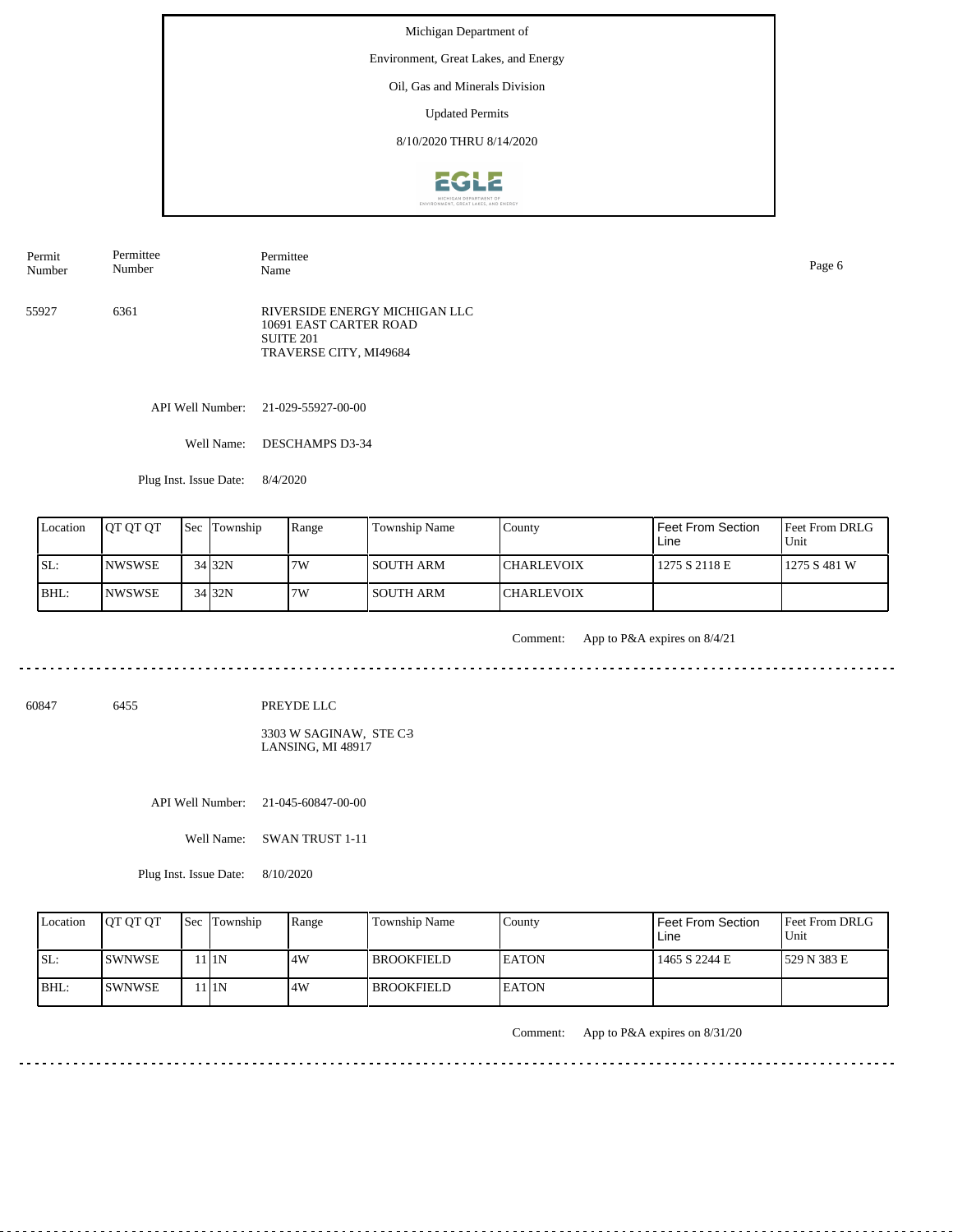Environment, Great Lakes, and Energy

Oil, Gas and Minerals Division

Updated Permits

8/10/2020 THRU 8/14/2020



8052 491 CONSUMERS ENERGY CO Permit Number Permittee Number Permittee Name Page 7

> 1945 W PARNALL RD JACKSON, MI 49201

API Well Number: 21-035-08052-00-00

Well Name: MICH GAS STORAGE 540

Plug Inst. Issue Date: 8/10/2020

| Location | <b>OT OT OT</b> | <b>Sec Township</b> | Range | Township Name | County        | Feet From Section<br>Line | Feet From DRLG<br>Unit |
|----------|-----------------|---------------------|-------|---------------|---------------|---------------------------|------------------------|
| SL:      | ICNNW           | 28 <sub>120</sub> N | 16W   | WINTERFIELD   | <b>ICLARE</b> | 1320 N 1320 W             |                        |
| BHL:     |                 | 28 <sub>20N</sub>   | 16W   | WINTERFIELD   | <b>ICLARE</b> |                           |                        |

<u>. . . . . . . . .</u>

Comment: App to P&A expires on 8/10/21

8157 491

CONSUMERS ENERGY CO

1945 W PARNALL RD JACKSON, MI 49201

API Well Number: 21-035-08157-00-00

Well Name: MICH GAS STORAGE 607

Plug Inst. Issue Date: 8/12/2020

| Location | <b>IOT OT OT</b> | <b>Sec Township</b> | Range | Township Name      | County        | l Feet From Section<br>Line | <b>Feet From DRLG</b><br>Unit |
|----------|------------------|---------------------|-------|--------------------|---------------|-----------------------------|-------------------------------|
| ISL:     | <b>ICNNW</b>     | 20 <sub>120</sub> N | 6W    | <b>WINTERFIELD</b> | <b>ICLARE</b> | 1320 N 1320 W               |                               |
| BHL:     |                  | 20 <sub>120</sub> N | 6W    | WINTERFIELD        | <b>ICLARE</b> |                             |                               |

Comment: App to P&A expires on 8/12/21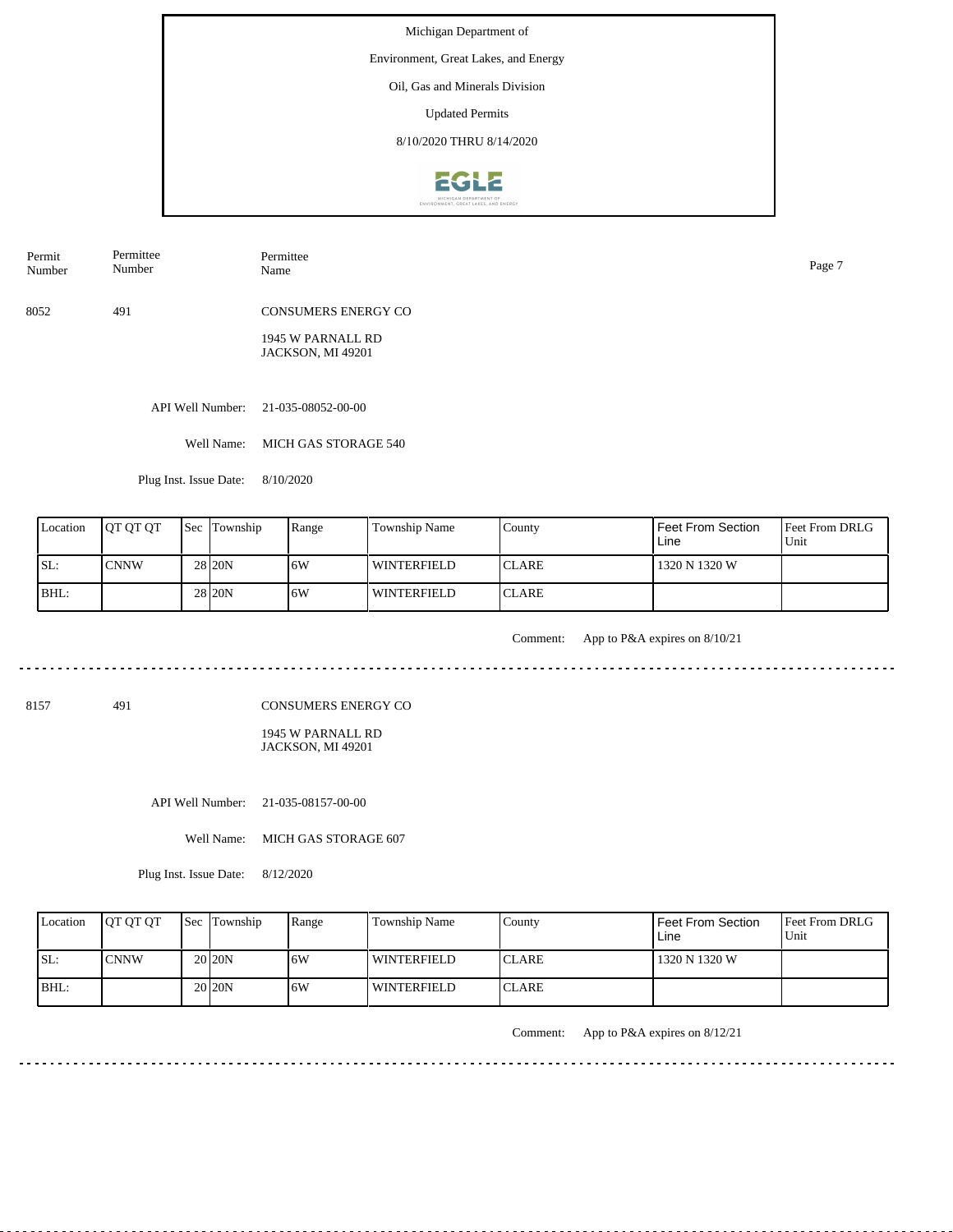Environment, Great Lakes, and Energy

Oil, Gas and Minerals Division

Updated Permits

8/10/2020 THRU 8/14/2020



| Permit<br>Number | Permittee<br>Number | Permittee<br>Name          | Page 8 |
|------------------|---------------------|----------------------------|--------|
| 9066             | 491                 | <b>CONSUMERS ENERGY CO</b> |        |
|                  |                     | $1015$ WIDIDIII DD         |        |

1945 W PARNALL RD JACKSON, MI 49201

API Well Number: 21-035-09066-00-00

Well Name: M G S C 598

Plug Inst. Issue Date: 7/23/2020

| Location | <b>IOT OT OT</b> | <b>Sec</b> Township | Range | Township Name      | County        | Feet From Section<br>Line | <b>Feet From DRLG</b><br>Unit |
|----------|------------------|---------------------|-------|--------------------|---------------|---------------------------|-------------------------------|
| ISL:     | ICNSW            | 28 <sub>120</sub> N | 16W   | WINTERFIELD        | <b>ICLARE</b> | 1320 S 1320 W             | 1320 N 1320 E                 |
| BHL:     |                  | 28 <sub>20N</sub>   | 16W   | <b>WINTERFIELD</b> | <b>ICLARE</b> |                           |                               |

<u>. . . . . . . . . . .</u>

Comment: App to P&A expires on 7/23/21

المالون المالون المالون المالي

9631 491

CONSUMERS ENERGY CO

1945 W PARNALL RD JACKSON, MI 49201

API Well Number: 21-035-09631-00-00

Well Name: M G S C 648

Plug Inst. Issue Date: 8/11/2020

| Location | <b>IOT OT OT</b> | <b>Sec</b> Township | Range | Township Name      | County        | Feet From Section<br>Line | <b>Feet From DRLG</b><br>Unit |
|----------|------------------|---------------------|-------|--------------------|---------------|---------------------------|-------------------------------|
| SL:      | <b>CNSE</b>      | 34 20N              | .6W   | <b>WINTERFIELD</b> | <b>ICLARE</b> | 1320 S 1320 W             | 1320 N 1320 E                 |
| BHL:     |                  | 34 20N              | 6W    | WINTERFIELD        | <b>ICLARE</b> |                           |                               |

App to P&A expires on 8/11/21. Requires new GRN-CCL log during plugging operations. Comment:

 $- - - - -$ 

 $\sim$   $\sim$   $\sim$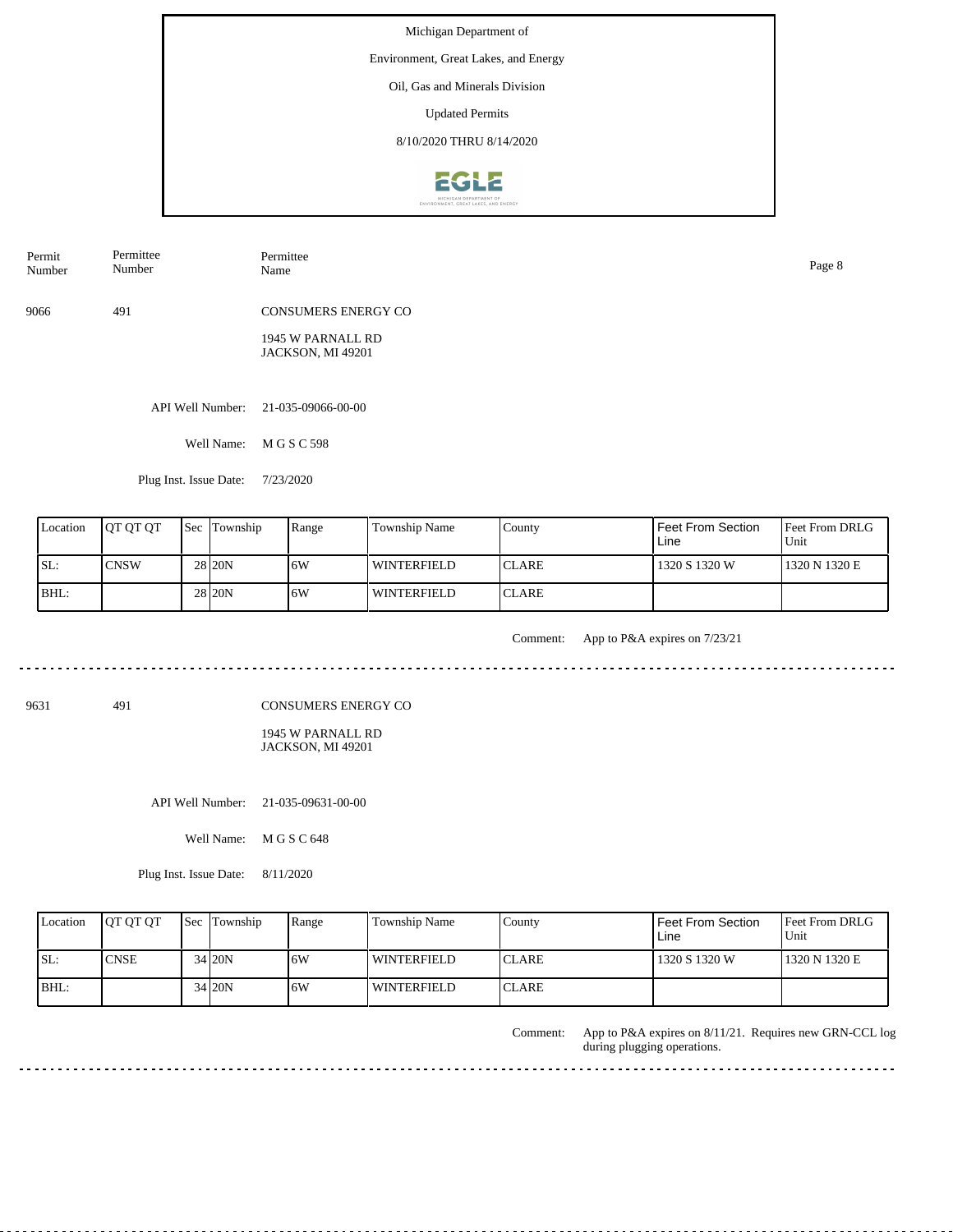Environment, Great Lakes, and Energy

Oil, Gas and Minerals Division

Updated Permits

8/10/2020 THRU 8/14/2020



| Permit | Permittee | Permittee                  | Page 9 |
|--------|-----------|----------------------------|--------|
| Number | Number    | Name                       |        |
| 9830   | 491       | <b>CONSUMERS ENERGY CO</b> |        |

1945 W PARNALL RD JACKSON, MI 49201

API Well Number: 21-035-09830-00-00

Well Name: MICH GAS STORAGE 683

Plug Inst. Issue Date: 8/10/2020

| Location | <b>IOT OT OT</b> | <b>Sec Township</b> | Range | Township Name  | County       | Feet From Section<br>Line | <b>Feet From DRLG</b><br>l Unit |
|----------|------------------|---------------------|-------|----------------|--------------|---------------------------|---------------------------------|
| SL:      | 'CNNE            | 3119N               | ۱6W   | REDDING        | <b>CLARE</b> | 1320 S 1320 W             | 1320 N 1320 E                   |
| BHL:     |                  | 3 I 19 N            | 16W   | <b>REDDING</b> | <b>CLARE</b> |                           |                                 |

Comment: App to P&A expires on 8/10/21

المالون المالون المالون المالي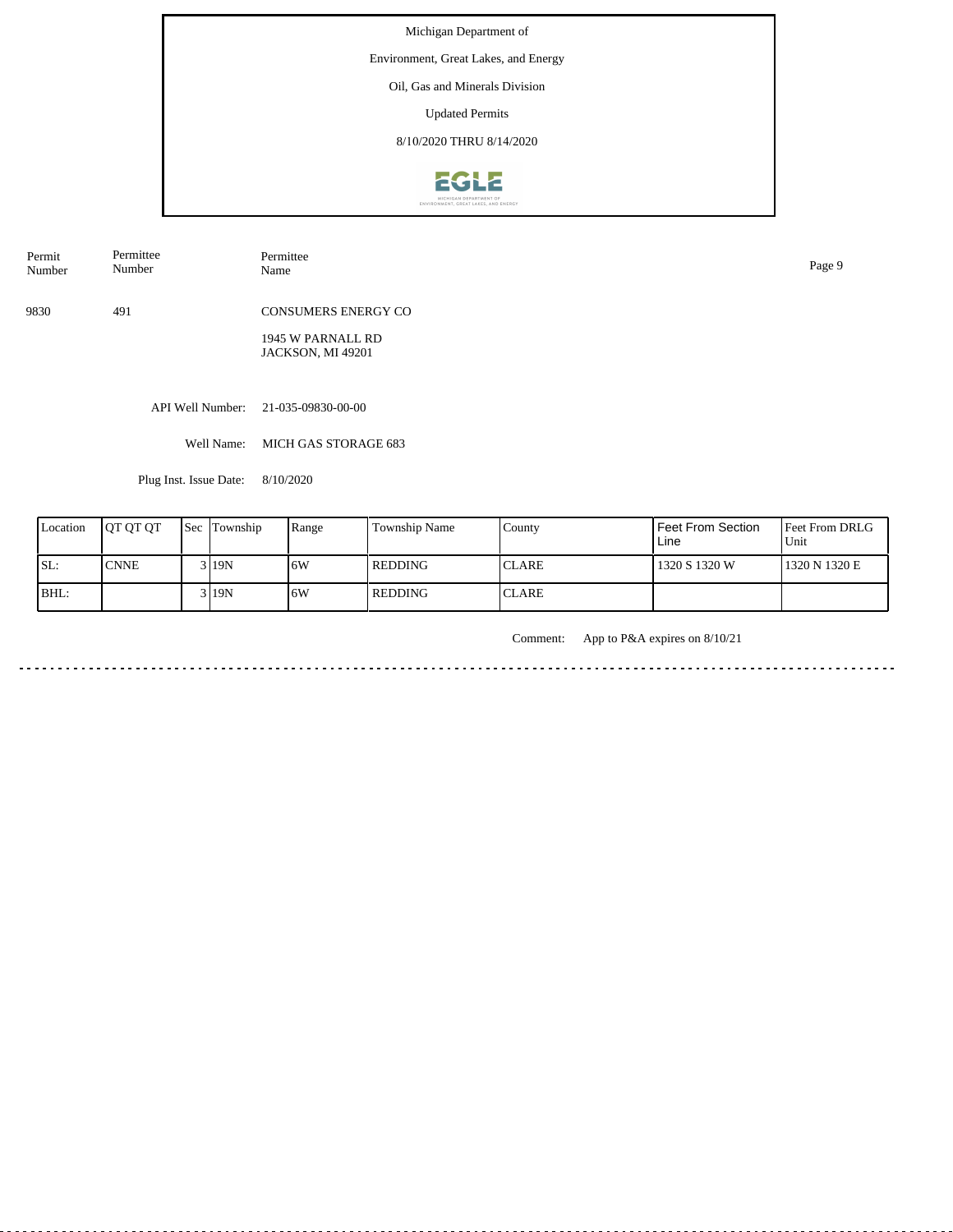Environment, Great Lakes, and Energy

Oil, Gas and Minerals Division

Updated Permits

8/10/2020 THRU 8/14/2020



Permit Number Permittee Number Permittee Name Page 10

**RECORD OF WELL PLUGGING:**

21244 491

CONSUMERS ENERGY CO

1945 W PARNALL RD JACKSON, MI 49201

API Well Number: 21-005-21244-00-00

Well Name: CARTWRIGHT, P & SELLEY, R G-30

Plugging Date: 6/9/2020

| Location | <b>OT OT OT</b> | <b>Sec Township</b> | Range | Township Name | County         | Feet From Section<br>Line | <b>Feet From DRLG</b><br>Unit |
|----------|-----------------|---------------------|-------|---------------|----------------|---------------------------|-------------------------------|
| ISL:     | <b>CNSE</b>     | 2214N               | 13W   | <b>SALEM</b>  | <b>ALLEGAN</b> | 1320 S 1220 W             | 1320 S 1220 W                 |
| BHL:     |                 | $22$ $4N$           | 13W   | <b>SALEM</b>  | <b>ALLEGAN</b> |                           |                               |

21252 491

CONSUMERS ENERGY CO

1945 W PARNALL RD JACKSON, MI 49201

API Well Number: 21-005-21252-00-00

Well Name: LAIN, G & STEFFES, J & WEBER, G & HOMRICH G-33

 $\sim$   $\sim$ 

Plugging Date: 7/6/2020

| Location | <b>OT OT OT</b> | <b>Sec Township</b> | Range | Township Name | County         | Feet From Section<br>Line | <b>Feet From DRLG</b><br>Unit |
|----------|-----------------|---------------------|-------|---------------|----------------|---------------------------|-------------------------------|
| SL:      | <b>CNSW</b>     | 4N                  | 13W   | l SALEM       | <b>ALLEGAN</b> | 1300 N 1220 W             | 1300 N 1220 W                 |
| $IBHL$ : |                 | 4N                  | 13W   | l SALEM       | ALLEGAN        |                           |                               |

<u>. . . . . . . . . . .</u>

<u>. . . . . . . . . . . . . .</u>

. . . . . . . . . . . . . . . . . . .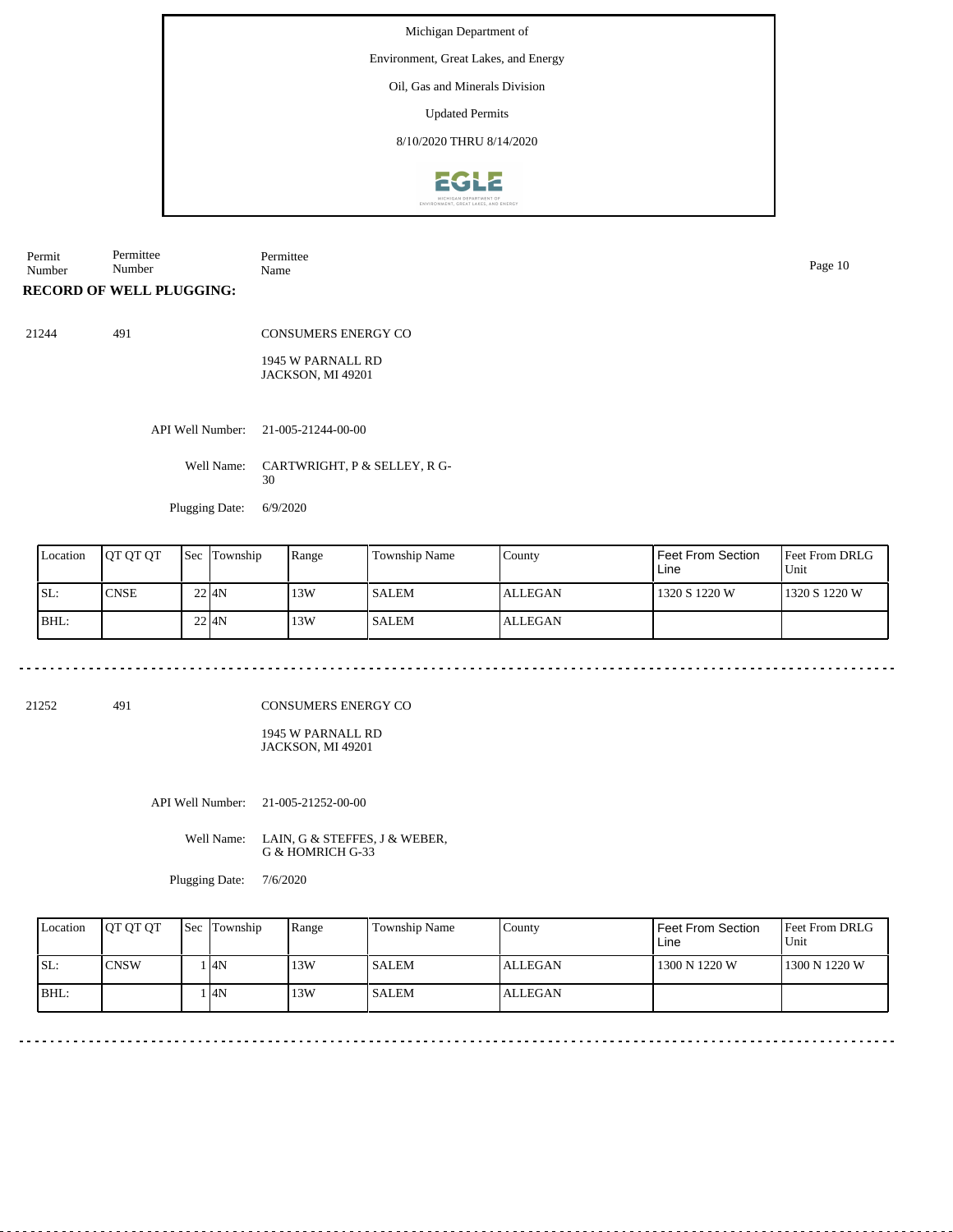Environment, Great Lakes, and Energy

Oil, Gas and Minerals Division

Updated Permits

8/10/2020 THRU 8/14/2020



Permit Number Permittee Number

21429 491 CONSUMERS ENERGY CO

> 1945 W PARNALL RD JACKSON, MI 49201

API Well Number: 21-005-21429-00-00

Well Name: FELTENBARGER, CLEO & HOWARD, JOHN G-47

Permittee

Plugging Date: 6/19/2020

| Location | <b>IOT OT OT</b> | <b>Sec</b> Township | Range | <b>Township Name</b> | County         | Feet From Section<br>Line | <b>Feet From DRLG</b><br>Unit |
|----------|------------------|---------------------|-------|----------------------|----------------|---------------------------|-------------------------------|
| ISL:     | <b>CNNE</b>      | 28 4N               | 13W   | <b>SALEM</b>         | <b>ALLEGAN</b> | 1320 N 1220 E             | 1320 N 1220 E                 |
| BHL:     |                  | 28 4N               | 13W   | <b>SALEM</b>         | <b>ALLEGAN</b> |                           |                               |

21491 491

CONSUMERS ENERGY CO

1945 W PARNALL RD JACKSON, MI 49201

API Well Number: 21-005-21491-00-00

Well Name: CONSUMERS POWER 13

Plugging Date: 6/24/2020

|     | Location | <b>OT OT OT</b> | <b>Sec Township</b> | Range | Township Name   | Countv  | <b>Feet From Section</b><br>Line | <b>Feet From DRLG</b><br>Unit |
|-----|----------|-----------------|---------------------|-------|-----------------|---------|----------------------------------|-------------------------------|
| SL: |          | <b>SESESW</b>   | 10 I4N              | 14W   | <b>OVERISEL</b> | ALLEGAN | 75 S 50 E                        | 175 S 50 E                    |
|     | BHL:     | ISESESW         | 10I4N               | 14W   | <b>OVERISEL</b> | ALLEGAN |                                  |                               |

Name Page 11

--------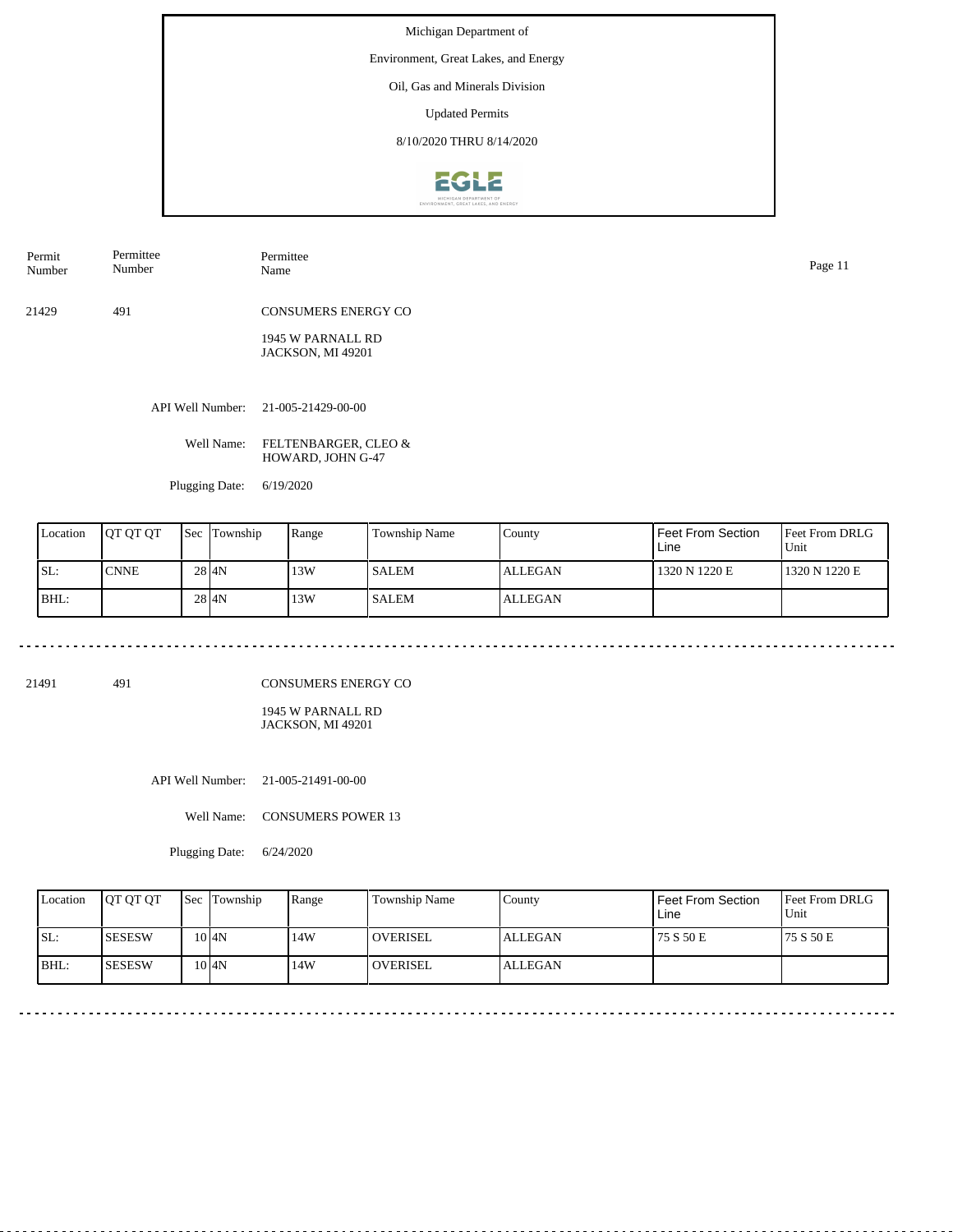Environment, Great Lakes, and Energy

Oil, Gas and Minerals Division

Updated Permits

8/10/2020 THRU 8/14/2020



| Permit | Permittee |
|--------|-----------|
| Number | Number    |
|        |           |

21559 491 CONSUMERS ENERGY CO

> 1945 W PARNALL RD JACKSON, MI 49201

API Well Number: 21-005-21559-00-00

Well Name: FLESER, BEYER, LOEW, HARMSEN, COMM 1

Permittee

Plugging Date: 7/13/2020

| Location | <b>JOT OT OT</b> | <b>Sec</b> Township | Range | <b>Township Name</b> | County         | Feet From Section<br>Line | <b>Feet From DRLG</b><br>Unit |
|----------|------------------|---------------------|-------|----------------------|----------------|---------------------------|-------------------------------|
| SL:      | <b>CNSE</b>      | 8 I4N               | 13W   | <b>SALEM</b>         | <b>ALLEGAN</b> | 1175 S 1175 E             | 1175 S 1175 E                 |
| BHL:     |                  | 8 4N                | 13W   | <b>SALEM</b>         | <b>ALLEGAN</b> |                           |                               |

52886 8080

V C P MICHIGAN, LLC

4800 Bryant Irvin Court Fort Worth, TX 76107

API Well Number: 21-101-52886-00-00

Well Name: STATE SPRINGDALE & STIVER ET AL 7-28

Plugging Date: 7/30/2020

| Location | <b>IOT OT OT</b> | <b>Sec Township</b> | Range | Township Name | County           | Feet From Section<br>Line | <b>IFeet From DRLG</b><br>Unit |
|----------|------------------|---------------------|-------|---------------|------------------|---------------------------|--------------------------------|
| SL:      | <b>ISESWNE</b>   | 28 <sub>124N</sub>  | 14W   | l SPRINGDALE. | <b>IMANISTEE</b> | 1600 S 842 W              | 1600 S 472 E                   |
| IBHL:    | <b>ISESWNE</b>   | 28 <sub>124N</sub>  | 14W   | l SPRINGDALE  | <b>IMANISTEE</b> | 1600 S 842 W              | 1600 S 472 E                   |

Name Page 12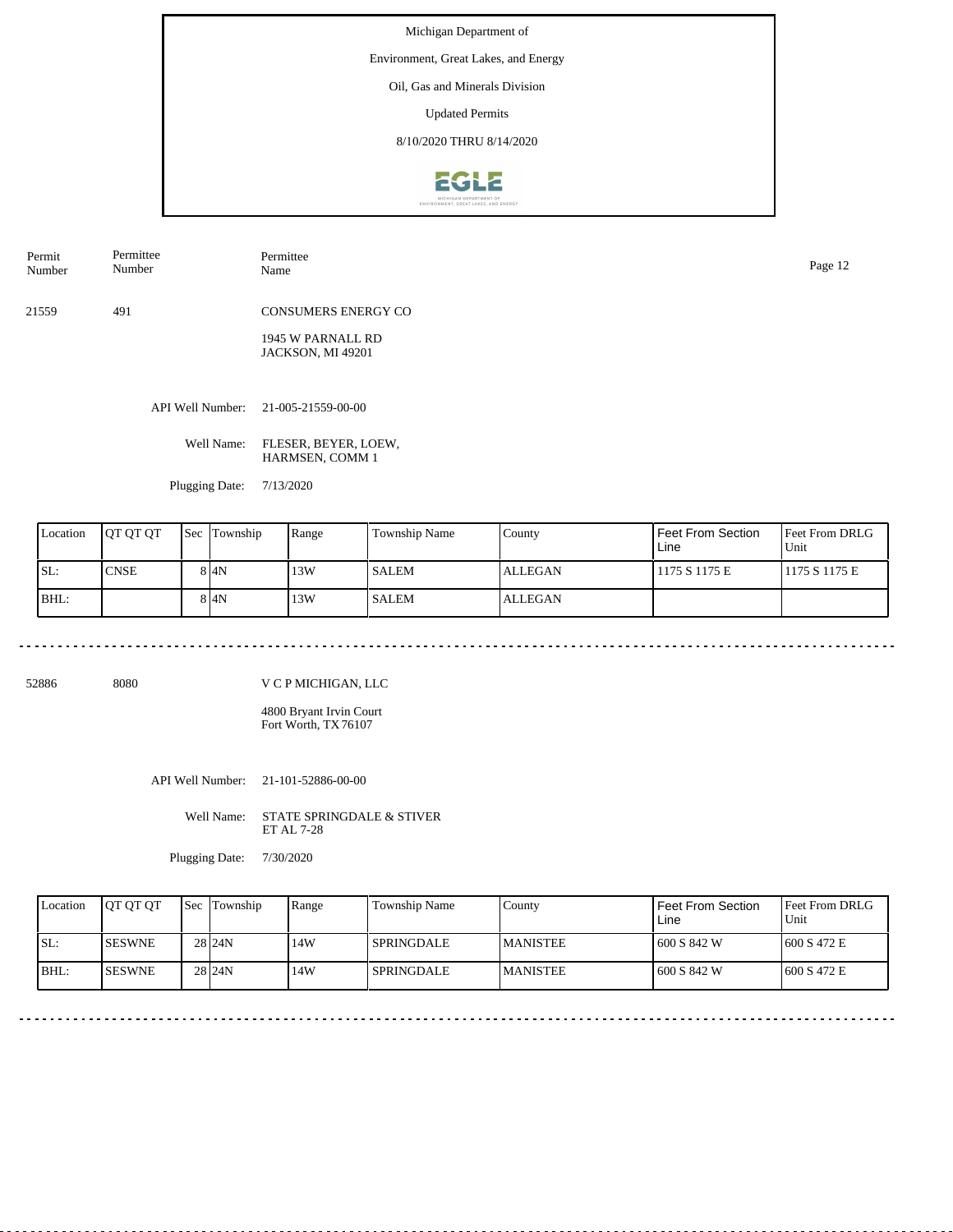Environment, Great Lakes, and Energy

Oil, Gas and Minerals Division

Updated Permits

8/10/2020 THRU 8/14/2020



Permit Number Permittee Number Permittee Page 13<br>Name Page 13

## **APPLICATIONS TO CHANGE WELL STATUS:**

18271 7772 LAMBDA ENERGY RESOURCES LLC 12012 Wickchester Suite 300 Houston, TX 77055 USA

API Well Number: 21-113-18271-00-00

Well Name: MILLER, ELZEY E 5

Approval Date: 7/28/2020

| Location | <b>IOT OT OT</b> | Sec | Township | Range | Township Name     | County            | Feet From Section<br>Line | <b>Feet From DRLG</b><br>Unit |
|----------|------------------|-----|----------|-------|-------------------|-------------------|---------------------------|-------------------------------|
| SL:      | <b>S2NESE</b>    |     | 13 I23N  | 5W    | <b>ENTERPRISE</b> | <b>IMISSAUKEE</b> | 1090 N 685 E              | 1550 S 685 E                  |
| IBHL:    | <b>IS2NESE</b>   |     | 13 I23N  | 5W    | <b>ENTERPRISE</b> | <b>IMISSAUKEE</b> |                           |                               |

Proposed Rework: ACOWS to convert water injection well to oil producing well ACOWS to Oil Producing Well expires 7/28/21 . . . . . . . . . . .

53538 6361

RIVERSIDE ENERGY MICHIGAN LLC 10691 EAST CARTER ROAD SUITE 201 TRAVERSE CITY, MI49684

API Well Number: 21-009-53538-00-00

Well Name: KNIPE C4-13

Approval Date: 8/3/2020

| Location | <b>JOT OT OT</b> | <b>Sec Township</b> | Range | Township Name | County         | Feet From Section<br>Line | <b>Feet From DRLG</b><br>Unit |
|----------|------------------|---------------------|-------|---------------|----------------|---------------------------|-------------------------------|
| ISL:     | <b>SENESE</b>    | 13 I 31 N           | 8W    | CENTRAL LAKE  | <b>LANTRIM</b> | 1666 S 498 E              | 1348 S 498 E                  |
| BHL:     | <b>SENESE</b>    | 13 I 31 N           | 8W    | CENTRAL LAKE  | <b>JANTRIM</b> |                           |                               |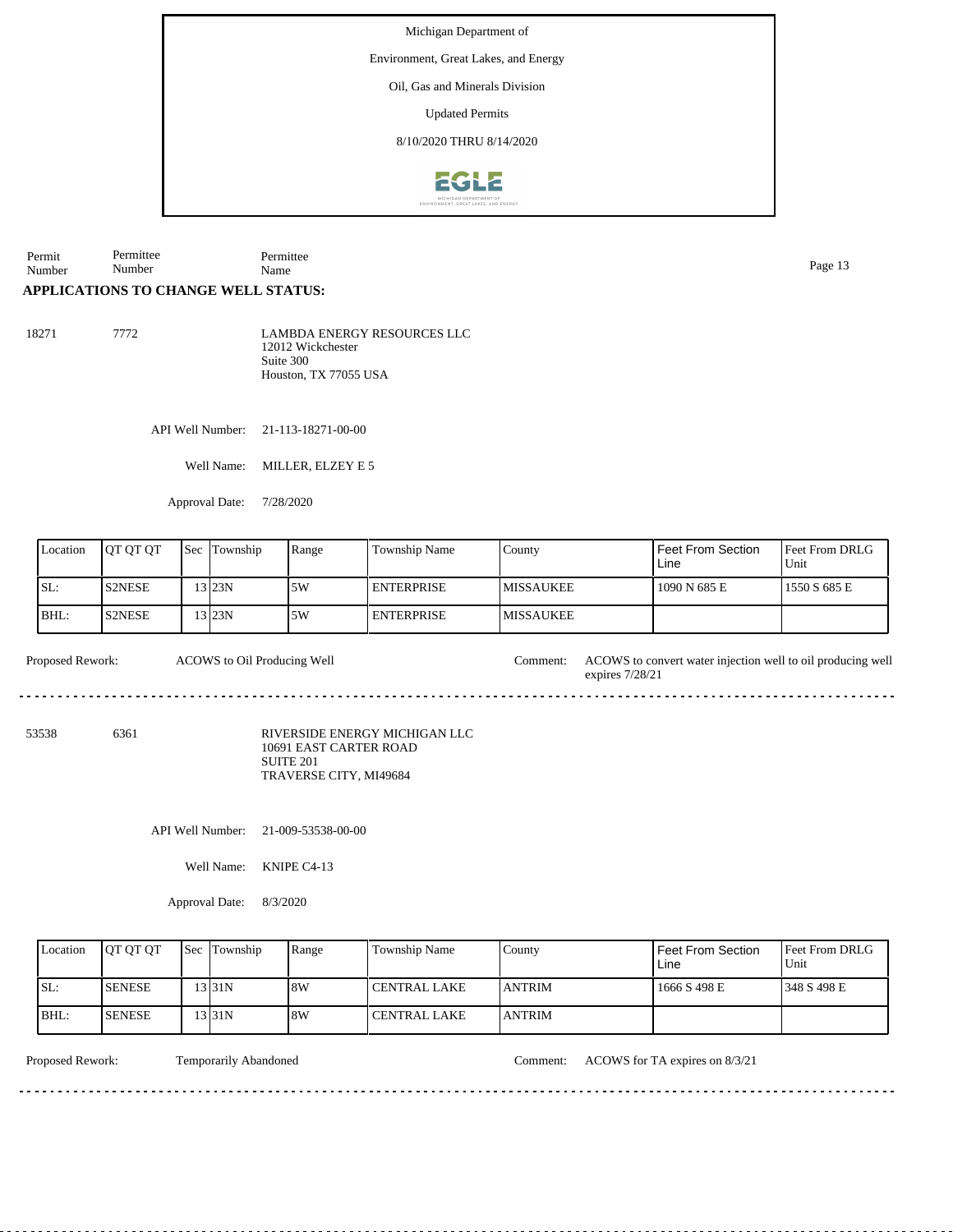Environment, Great Lakes, and Energy

Oil, Gas and Minerals Division

Updated Permits

8/10/2020 THRU 8/14/2020



| Permit<br>Number | Permittee<br>Number | Permittee<br>Name                                                                              | Page 14 |
|------------------|---------------------|------------------------------------------------------------------------------------------------|---------|
| 53543            | 6361                | RIVERSIDE ENERGY MICHIGAN LLC<br>10691 EAST CARTER ROAD<br>SUITE 201<br>TRAVERSE CITY, MI49684 |         |

API Well Number: 21-009-53543-00-00

Well Name: KNIPE 1-13 SWD

Approval Date: 8/3/2020

| Location | <b>IOT OT OT</b> | Sec | Township  | Range | Township Name       | County         | Feet From Section<br>Line | <b>Feet From DRLG</b><br>Unit |
|----------|------------------|-----|-----------|-------|---------------------|----------------|---------------------------|-------------------------------|
| ISL:     | <b>SENESE</b>    |     | 13 I 31 N | 8W    | I CENTRAL LAKE      | <b>JANTRIM</b> | 1580 S 496 E              |                               |
| BHL:     | <b>SENESE</b>    |     | 13 I 31 N | 8W    | <b>CENTRAL LAKE</b> | <b>JANTRIM</b> |                           |                               |

 $- - - - - -$ 

Proposed Rework: Temporarily Abandoned Comment: ACOWS for TA expires on 8/3/21

. . . . . . . . . . . . . . . . . . . .

<u>. . . . . . . . . . . . .</u>

53599 6361

RIVERSIDE ENERGY MICHIGAN LLC 10691 EAST CARTER ROAD SUITE 201 TRAVERSE CITY, MI49684

API Well Number: 21-009-53599-00-00

Well Name: KNIPE B4-13

Approval Date: 8/3/2020

| Location | <b>JOT OT OT</b> | <b>Sec</b> Township | Range | Township Name | County         | Feet From Section<br>Line | <b>Feet From DRLG</b><br>Unit |
|----------|------------------|---------------------|-------|---------------|----------------|---------------------------|-------------------------------|
| ISL:     | <b>INESENE</b>   | 31N                 | 8W    | CENTRAL LAKE  | <b>LANTRIM</b> | 1853 N 381 E              | 1775 S 381 E                  |
| IBHL:    | <b>INESENE</b>   | 3131N               | 8W    | CENTRAL LAKE  | <b>LANTRIM</b> |                           |                               |

<u>. . . . . . . .</u>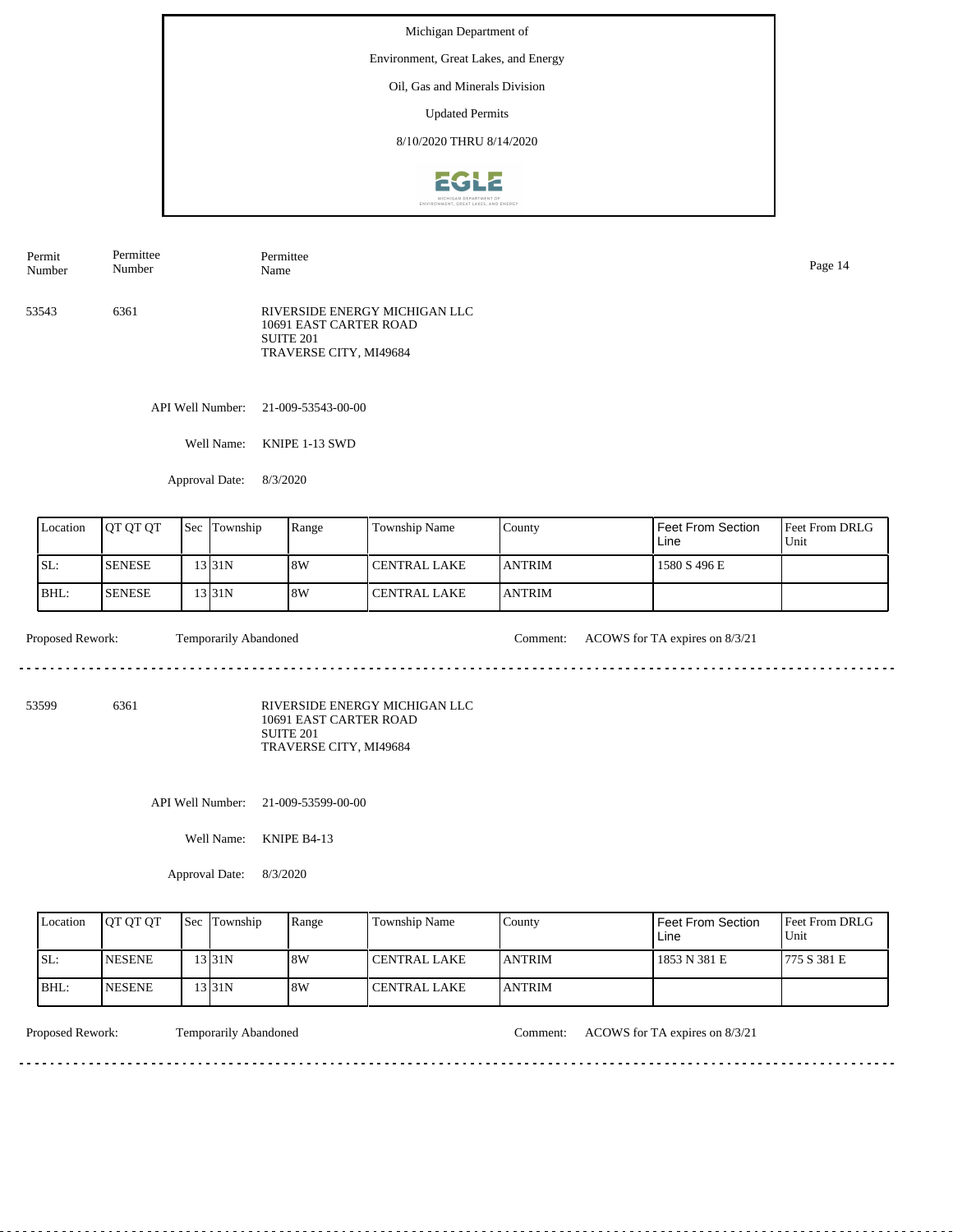Environment, Great Lakes, and Energy

Oil, Gas and Minerals Division

Updated Permits

8/10/2020 THRU 8/14/2020



54037 6361 RIVERSIDE ENERGY MICHIGAN LLC 10691 EAST CARTER ROAD SUITE 201 TRAVERSE CITY, MI49684 Number Number Name Page 15

Permittee

API Well Number: 21-009-54037-00-00

Well Name: JONES D3-1

Approval Date: 8/3/2020

| Location | <b>OT OT OT</b> | <b>Sec</b> | Township | Range | Township Name  | County         | Feet From Section<br>Line | <b>Feet From DRLG</b><br>Unit |
|----------|-----------------|------------|----------|-------|----------------|----------------|---------------------------|-------------------------------|
| SL:      | ISWSWSE         |            | 131N     | 8W    | I CENTRAL LAKE | <b>LANTRIM</b> | 335 S 2344 E              | 1335 S 335 W                  |
| BHL:     | ISWSWSE         |            | 131N     | 8W    | l CENTRAL LAKE | <b>LANTRIM</b> |                           |                               |

Proposed Rework: Temporarily Abandoned Comment: ACOWS for TA expires on 8/3/21

. . . . . . . .

Permittee

54039 6361

Permit

RIVERSIDE ENERGY MICHIGAN LLC 10691 EAST CARTER ROAD SUITE 201 TRAVERSE CITY, MI49684

API Well Number: 21-009-54039-00-00

Well Name: STATE CENTRAL LAKE & ACER A4-12

Approval Date: 8/3/2020

| Location | <b>OT OT OT</b> | <b>Sec Township</b> | Range | <b>Township Name</b> | County         | <b>Feet From Section</b><br>Line | <b>Feet From DRLG</b><br>Unit |
|----------|-----------------|---------------------|-------|----------------------|----------------|----------------------------------|-------------------------------|
| ISL:     | <b>ISWNENE</b>  | $12$  31N           | 8W    | <b>CENTRAL LAKE</b>  | <b>LANTRIM</b> | 986 N 957 E                      | 1336 S 957 E                  |
| BHL:     | <b>ISWNENE</b>  | 12 31 N             | 8W    | CENTRAL LAKE         | <b>ANTRIM</b>  |                                  |                               |

<u>. . . . . . . . . . . . . . . . . . .</u>

Proposed Rework: Temporarily Abandoned Comment: ACOWS for TA expires on 8/3/21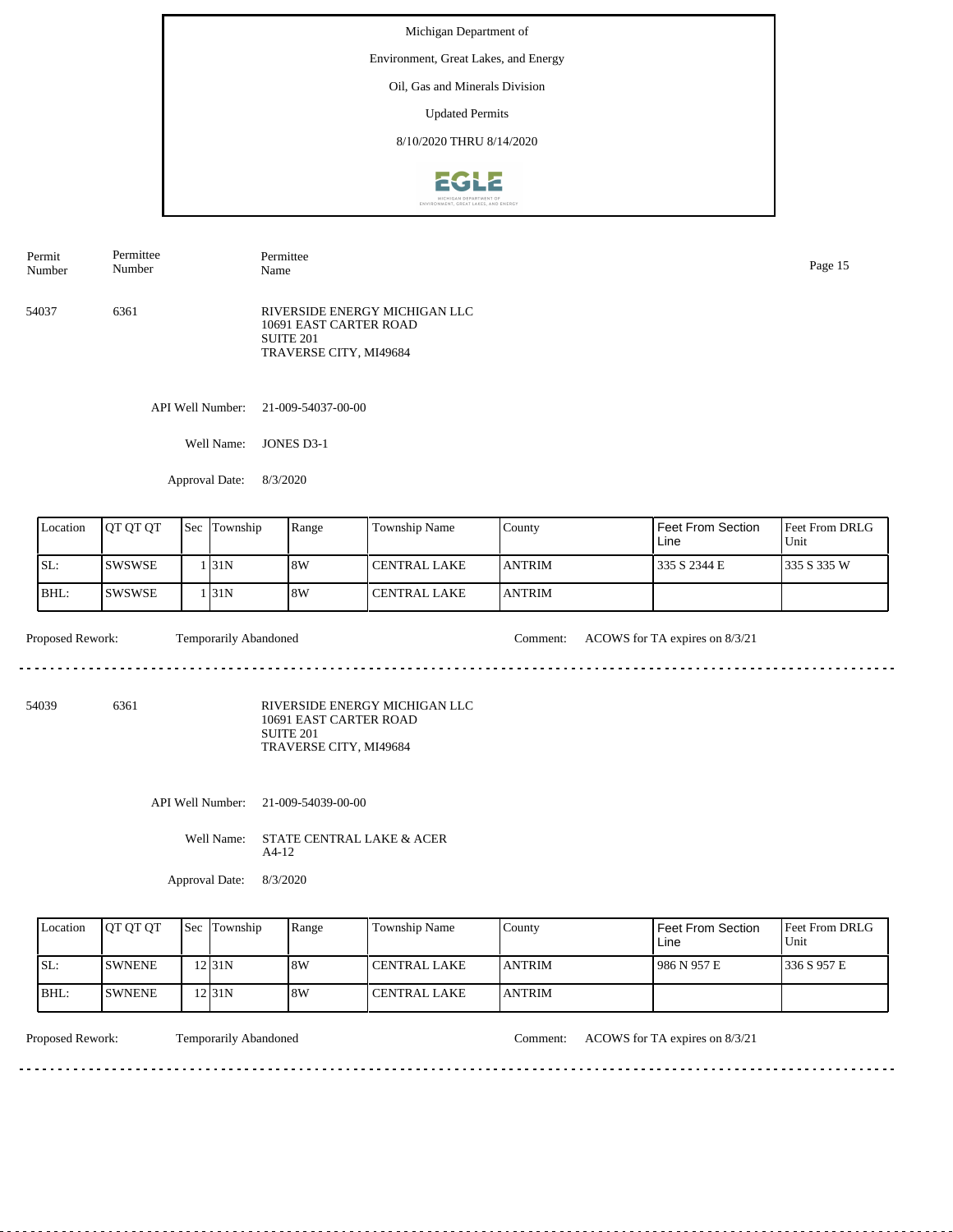Environment, Great Lakes, and Energy

Oil, Gas and Minerals Division

Updated Permits

8/10/2020 THRU 8/14/2020



54040 6361 RIVERSIDE ENERGY MICHIGAN LLC 10691 EAST CARTER ROAD SUITE 201 TRAVERSE CITY, MI49684 Permit Number Permittee Number Permittee Name Page 16

API Well Number: 21-009-54040-00-00

Well Name: ACER PARADISE C4-12

Approval Date: 8/3/2020

| Location | <b>OT OT OT</b> | <b>Sec</b> | Township          | Range | Township Name  | County         | Feet From Section<br>Line | <b>Feet From DRLG</b><br>Unit |
|----------|-----------------|------------|-------------------|-------|----------------|----------------|---------------------------|-------------------------------|
| ISL:     | <b>INWNESE</b>  |            | 12 <sub>31N</sub> | 8W    | l CENTRAL LAKE | <b>IANTRIM</b> | 2045 S 800 E              | 571 N 800 E                   |
| BHL:     | <b>NWNESE</b>   |            | 12 31 N           | 8W    | l CENTRAL LAKE | <b>LANTRIM</b> |                           |                               |

Proposed Rework: Temporarily Abandoned Comment: ACOWS for TA expires on 8/3/21  $\mathcal{L}^{\mathcal{L}}\left( \mathcal{L}^{\mathcal{L}}\left( \mathcal{L}^{\mathcal{L}}\right) \right) =\mathcal{L}^{\mathcal{L}}\left( \mathcal{L}^{\mathcal{L}}\right)$ 

<u>. . . . . . . . . . .</u>

54041 6361

RIVERSIDE ENERGY MICHIGAN LLC 10691 EAST CARTER ROAD SUITE 201 TRAVERSE CITY, MI49684

API Well Number: 21-009-54041-00-00

Well Name: ACER PARADISE B3-12

Approval Date: 8/3/2020

| Location | <b>JOT OT OT</b> | <b>Sec Township</b> | Range | Township Name       | County         | Feet From Section<br>∟ine | <b>Feet From DRLG</b><br>Unit |
|----------|------------------|---------------------|-------|---------------------|----------------|---------------------------|-------------------------------|
| ISL:     | <b>INESWNE</b>   | 12 31 N             | 8W    | l CENTRAL LAKE      | <b>LANTRIM</b> | 1870 N 1646 E             | 1538 N 1017 W                 |
| IBHL:    | <b>INESWNE</b>   | 2131N               | 8W    | <b>CENTRAL LAKE</b> | <b>JANTRIM</b> |                           |                               |

<u>. . . . . . . .</u>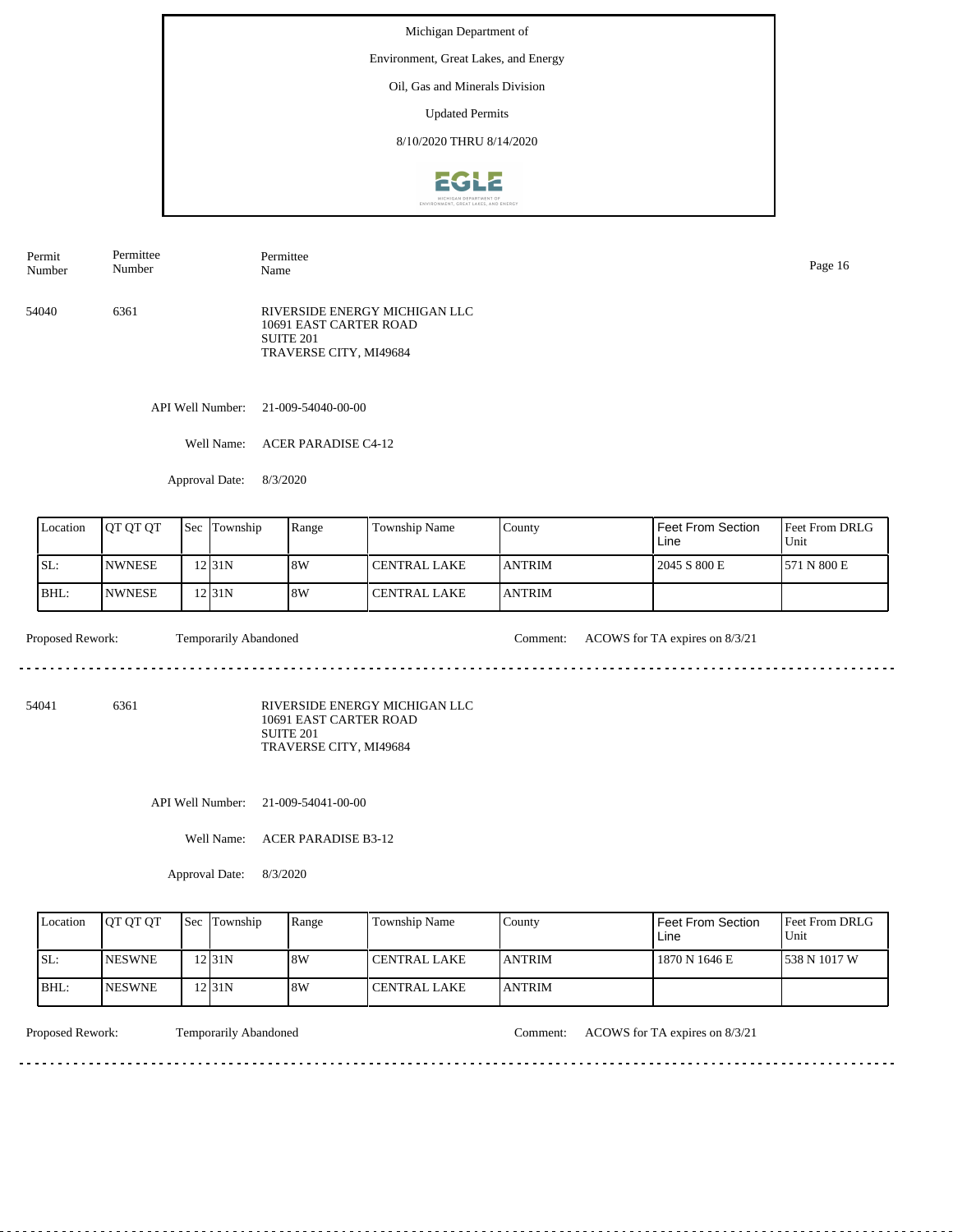Environment, Great Lakes, and Energy

Oil, Gas and Minerals Division

Updated Permits

8/10/2020 THRU 8/14/2020



54042 6361 RIVERSIDE ENERGY MICHIGAN LLC 10691 EAST CARTER ROAD SUITE 201 TRAVERSE CITY, MI49684 Permit Number Permittee Number Permittee Name Page 17

API Well Number: 21-009-54042-00-00

Well Name: MCGILL D3-13

Approval Date: 8/3/2020

| Location | <b>OT OT OT</b> | <b>Sec</b> | Township | Range | Township Name  | County         | Feet From Section<br>Line | <b>Feet From DRLG</b><br>Unit |
|----------|-----------------|------------|----------|-------|----------------|----------------|---------------------------|-------------------------------|
| SL:      | <b>INWSWSE</b>  |            | 13 31 N  | 8W    | I CENTRAL LAKE | <b>LANTRIM</b> | 817 S 2045 E              | 1493 N 560 W                  |
| BHL:     | <b>NWSWSE</b>   |            | 13 31 N  | 8W    | l CENTRAL LAKE | <b>LANTRIM</b> |                           |                               |

Proposed Rework: Temporarily Abandoned Comment: ACOWS for TA expires on 8/3/21 . . . . . . .

<u>. . . . . . . . . . .</u>

54100 6361

RIVERSIDE ENERGY MICHIGAN LLC 10691 EAST CARTER ROAD SUITE 201 TRAVERSE CITY, MI49684

API Well Number: 21-009-54100-00-00

Well Name: RUGGELS D4-12

Approval Date: 8/3/2020

| Location | <b>OT OT OT</b> | <b>Sec Township</b> | Range | Township Name       | County         | Feet From Section<br>Line | <b>Feet From DRLG</b><br>Unit |
|----------|-----------------|---------------------|-------|---------------------|----------------|---------------------------|-------------------------------|
| ISL:     | <b>ISWSESE</b>  | 12 31 N             | 8W    | <b>CENTRAL LAKE</b> | <b>JANTRIM</b> | 510 S 720 E               | 1510 S 720 E                  |
| IBHL:    | <b>ISWSESE</b>  | 12 31 N             | 8W    | <b>CENTRAL LAKE</b> | <b>JANTRIM</b> |                           |                               |

<u>. . . . . . . .</u>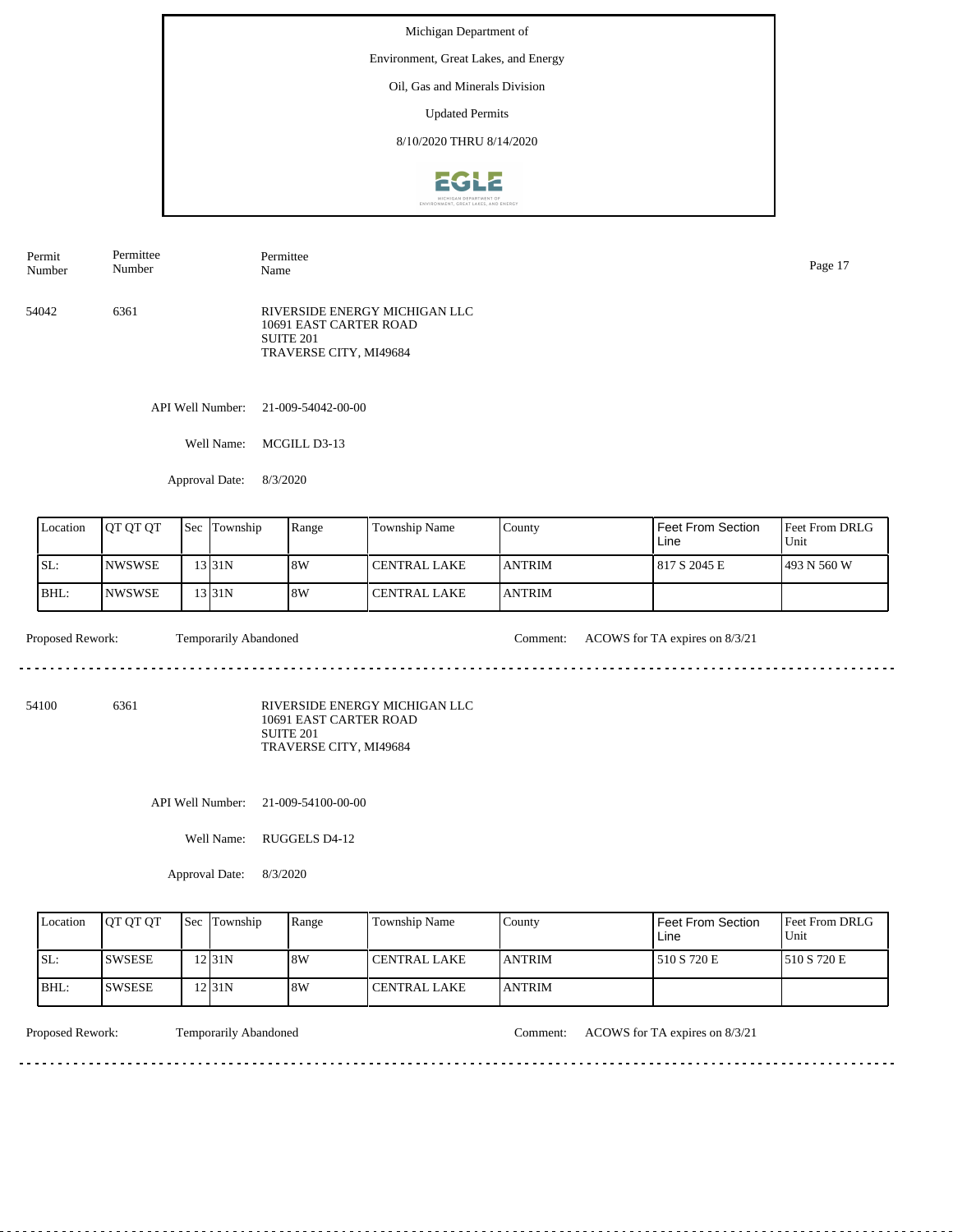Environment, Great Lakes, and Energy

Oil, Gas and Minerals Division

Updated Permits

8/10/2020 THRU 8/14/2020



54101 6361 RIVERSIDE ENERGY MICHIGAN LLC 10691 EAST CARTER ROAD SUITE 201 TRAVERSE CITY, MI49684 Permit Number Permittee Number Permittee Name Page 18

API Well Number: 21-009-54101-00-00

Well Name: STATE CENTRAL LAKE & JONES A3-1

Approval Date: 8/3/2020

| Location | <b>OT OT OT</b> | <b>Sec</b> | Township | Range | Township Name  | County         | Feet From Section<br>Line | <b>Feet From DRLG</b><br>Unit |
|----------|-----------------|------------|----------|-------|----------------|----------------|---------------------------|-------------------------------|
| ISL:     | <b>INWSWNE</b>  |            | 131N     | 8W    | l CENTRAL LAKE | <b>IANTRIM</b> | 436 N 2285 E              | 1436 N 974 E                  |
| BHL:     | <b>NWSWNE</b>   |            | 131N     | 8W    | l CENTRAL LAKE | <b>LANTRIM</b> |                           |                               |

Proposed Rework: Temporarily Abandoned Comment: ACOWS for TA expires on 8/3/21

54199 6361

RIVERSIDE ENERGY MICHIGAN LLC 10691 EAST CARTER ROAD

SUITE 201 TRAVERSE CITY, MI49684

API Well Number: 21-009-54199-00-00

Well Name: TAYLOR B3-36

Approval Date: 8/3/2020

| Location | <b>IOT OT OT</b> | <b>Sec</b> Township | Range | Township Name | County         | <b>Feet From Section</b><br>Line | <b>Feet From DRLG</b><br>Unit |
|----------|------------------|---------------------|-------|---------------|----------------|----------------------------------|-------------------------------|
| ISL:     | <b>INESWNE</b>   | $36$ 32N            | 8W    | <b>BANKS</b>  | <b>ANTRIM</b>  | 1949 N 1528 E                    | 1632 N 1073 W                 |
| BHL:     | <b>INESWNE</b>   | $36$ 32N            | 18W   | <b>BANKS</b>  | <b>LANTRIM</b> |                                  |                               |

<u>. . . . . . . . . . . . . . . . .</u>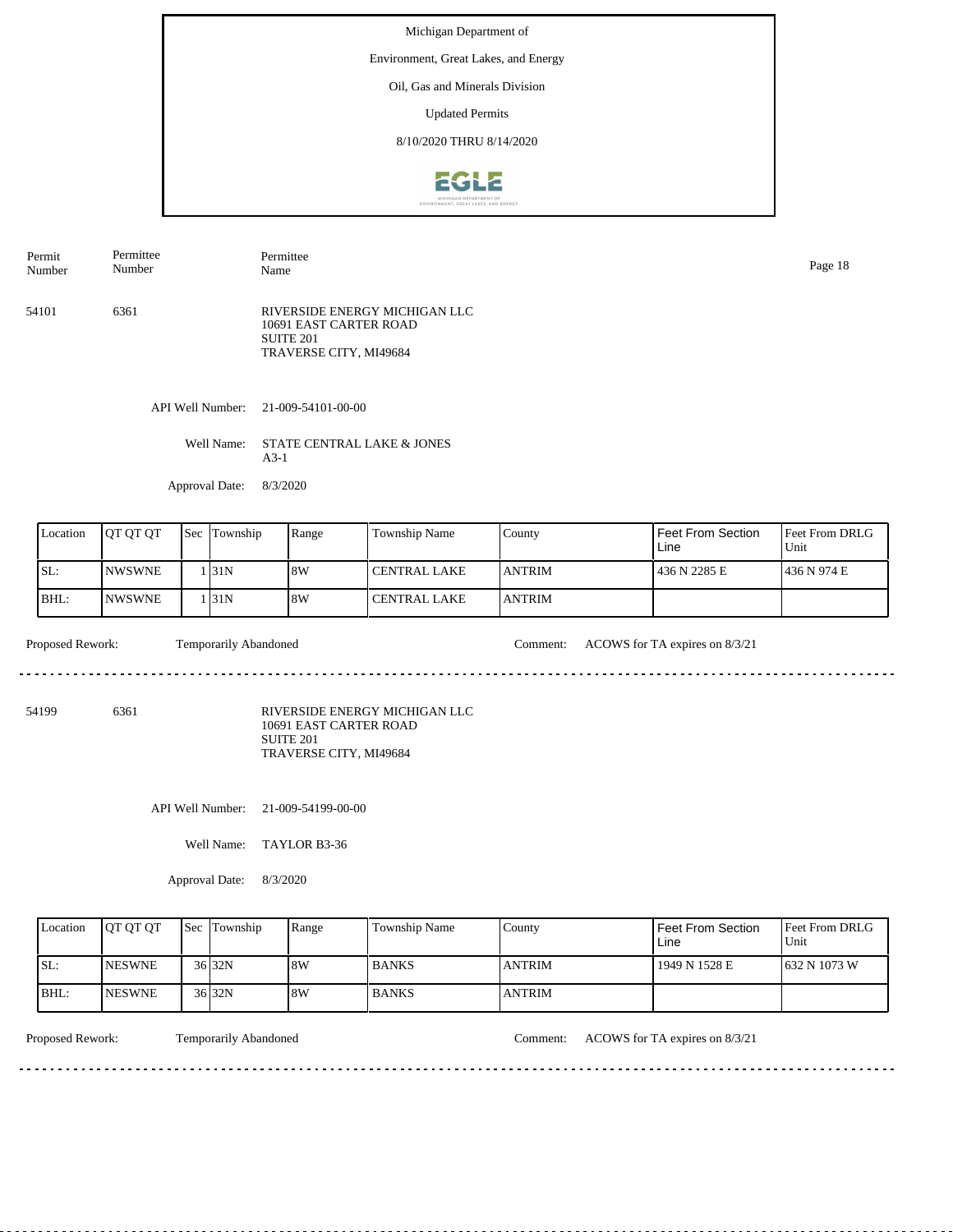Environment, Great Lakes, and Energy

Oil, Gas and Minerals Division

Updated Permits

8/10/2020 THRU 8/14/2020



| Permit<br>Number | Permittee<br>Number | Permittee<br>Name                                                                              | Page 19 |
|------------------|---------------------|------------------------------------------------------------------------------------------------|---------|
| 54200            | 6361                | RIVERSIDE ENERGY MICHIGAN LLC<br>10691 EAST CARTER ROAD<br>SUITE 201<br>TRAVERSE CITY, MI49684 |         |

API Well Number: 21-009-54200-00-00

Well Name: TAYLOR C4-36

Approval Date: 8/3/2020

| Location | <b>OT OT OT</b> | <b>Sec Township</b> | Range | Township Name | County        | Feet From Section<br>Line | <b>Feet From DRLG</b><br>Unit |
|----------|-----------------|---------------------|-------|---------------|---------------|---------------------------|-------------------------------|
| ISL:     | <b>SENESE</b>   | 36 32N              | 8W    | <b>BANKS</b>  | <b>ANTRIM</b> | 1976 S 489 E              | 1647 S 489 E                  |
| BHL:     | <b>SENESE</b>   | $36$ 32N            | 8W    | <b>BANKS</b>  | <b>ANTRIM</b> |                           |                               |

diama diama

Proposed Rework: Temporarily Abandoned Comment: ACOWS for TA expires on 8/3/21

<u>. . . . . . . . . . . . . . . . .</u>

54201 6361

RIVERSIDE ENERGY MICHIGAN LLC 10691 EAST CARTER ROAD SUITE 201 TRAVERSE CITY, MI49684

API Well Number: 21-009-54201-00-00

Well Name: TAYLOR D3-36

Approval Date: 8/3/2020

| Location | <b>IOT OT OT</b> | <b>Sec Township</b> | Range | <b>Township Name</b> | County         | Feet From Section<br>∟ine | <b>Feet From DRLG</b><br>Unit |
|----------|------------------|---------------------|-------|----------------------|----------------|---------------------------|-------------------------------|
| ISL:     | <b>INESWSE</b>   | 36 32N              | 8W    | <b>BANKS</b>         | <b>ANTRIM</b>  | 969 S 1777 E              | 1345 N 835 W                  |
| $IBHL$ : | <b>INESWSE</b>   | 36 32N              | 8W    | <b>BANKS</b>         | <b>LANTRIM</b> |                           |                               |

<u>. . . . . . . . .</u>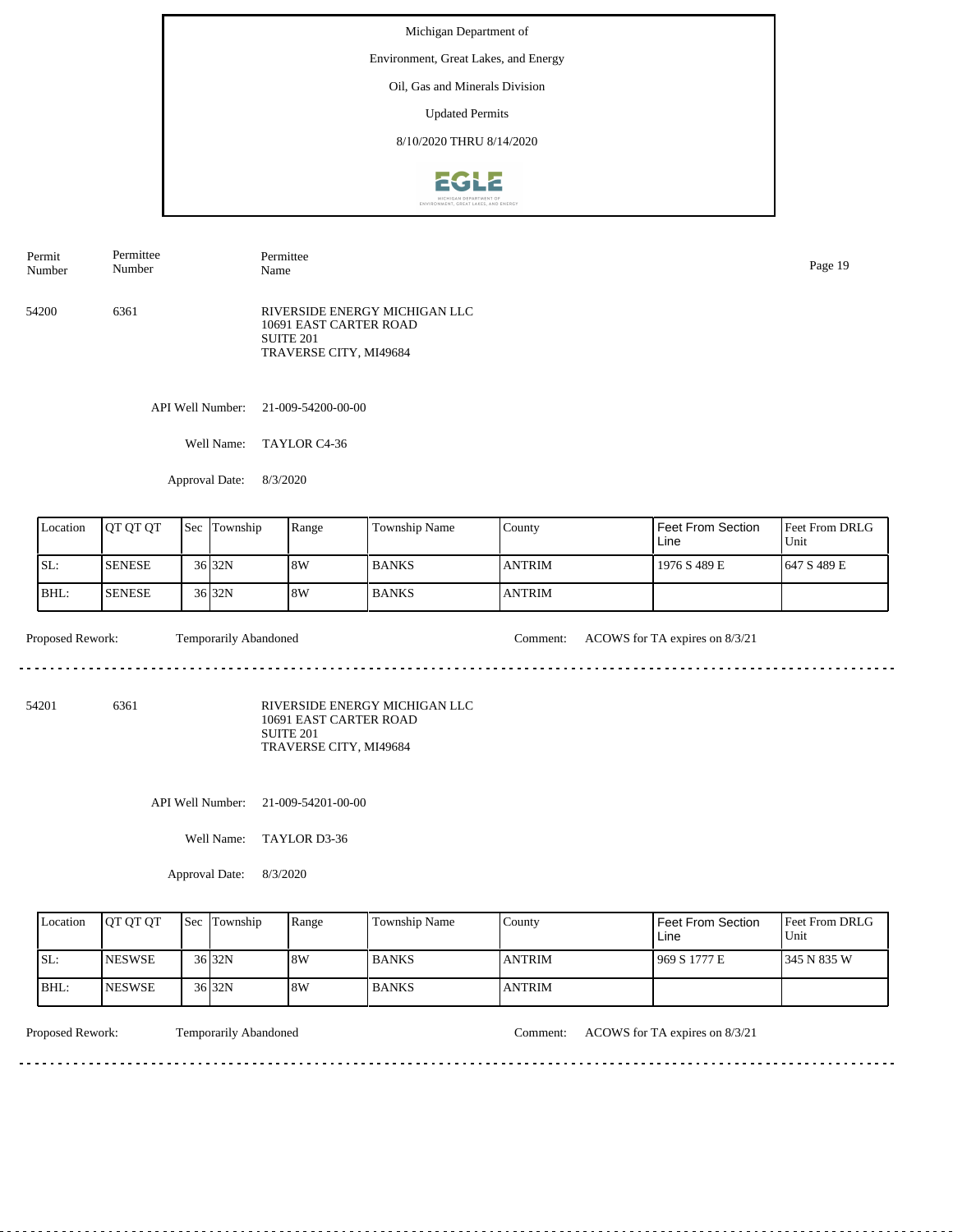Environment, Great Lakes, and Energy

Oil, Gas and Minerals Division

Updated Permits

8/10/2020 THRU 8/14/2020



| Permit<br>Number | Permittee<br>Number | Permittee<br>Name                                                                              | Page 20 |
|------------------|---------------------|------------------------------------------------------------------------------------------------|---------|
| 54211            | 6361                | RIVERSIDE ENERGY MICHIGAN LLC<br>10691 EAST CARTER ROAD<br>SUITE 201<br>TRAVERSE CITY, MI49684 |         |

API Well Number: 21-009-54211-00-00

Well Name: GERMAN D4-1

Approval Date: 8/3/2020

| Location | <b>OT OT OT</b> | Sec | Township | Range | Township Name         | County         | <b>Feet From Section</b><br>Line | <b>Feet From DRLG</b><br>Unit |
|----------|-----------------|-----|----------|-------|-----------------------|----------------|----------------------------------|-------------------------------|
| ISL:     | <b>INESESE</b>  |     | 131N     | 8W    | <b>I CENTRAL LAKE</b> | <b>LANTRIM</b> | 1310 S 470 E                     | 1310 S 470 E                  |
| IBHL:    | <b>INESESE</b>  |     | 131N     | 8W    | l CENTRAL LAKE        | <b>JANTRIM</b> |                                  |                               |

Proposed Rework: Temporarily Abandoned Comment: ACOWS for TA expires on 8/3/21  $- - - - - -$ 

. . . . . . . . . . . . . . . . . . . .

<u>. . . . . . . . . . . . .</u>

54212 6361

RIVERSIDE ENERGY MICHIGAN LLC 10691 EAST CARTER ROAD SUITE 201 TRAVERSE CITY, MI49684

API Well Number: 21-009-54212-00-00

Well Name: CARPENTER A1-18

Approval Date: 8/3/2020

| Location | <b>OT OT OT</b> | <b>Sec</b> Township | Range | Township Name | County         | Feet From Section<br>Line | <b>Feet From DRLG</b><br>Unit |
|----------|-----------------|---------------------|-------|---------------|----------------|---------------------------|-------------------------------|
| ISL:     | <b>INWNWNW</b>  | $18$ <sub>31N</sub> | 7W    | ECHO          | <b>LANTRIM</b> | 498 N 588 W               | 1498 N 588 W                  |
| BHL:     | <b>INWNWNW</b>  | $18$ <sub>31N</sub> | 7W    | <b>ECHO</b>   | <b>ANTRIM</b>  |                           |                               |

. . . . . . . .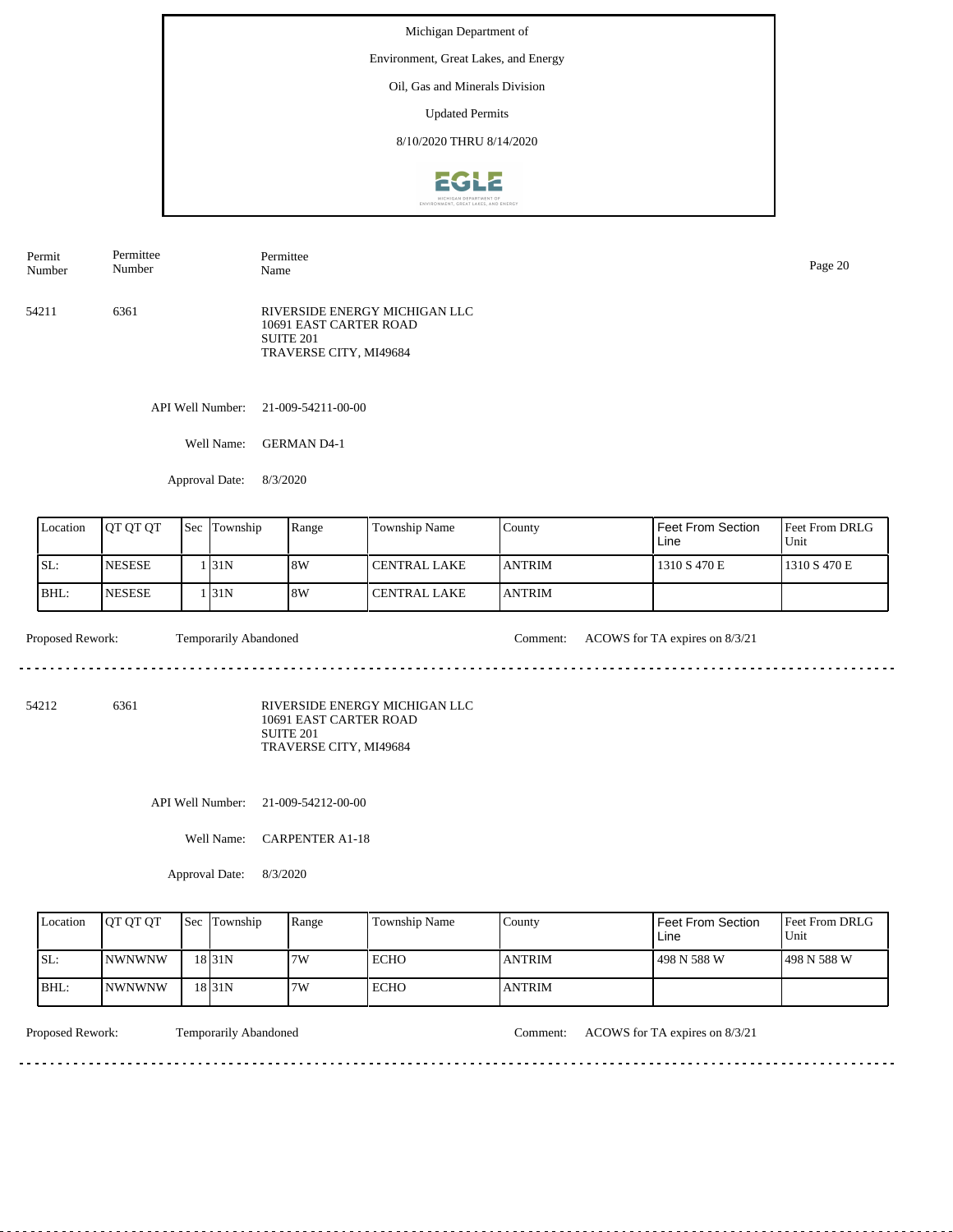Environment, Great Lakes, and Energy

Oil, Gas and Minerals Division

Updated Permits

8/10/2020 THRU 8/14/2020



| Permit | Permittee | Permittee                                                                                      | Page 21 |
|--------|-----------|------------------------------------------------------------------------------------------------|---------|
| Number | Number    | Name                                                                                           |         |
| 54322  | 6361      | RIVERSIDE ENERGY MICHIGAN LLC<br>10691 EAST CARTER ROAD<br>SUITE 201<br>TRAVERSE CITY, MI49684 |         |

API Well Number: 21-009-54322-00-00

Well Name: RUSSELL A1-17

Approval Date: 8/3/2020

| Location | <b>IOT OT OT</b> | <b>Sec</b> Township | Range | Township Name | County         | Feet From Section<br>Line | <b>Feet From DRLG</b><br>Unit |
|----------|------------------|---------------------|-------|---------------|----------------|---------------------------|-------------------------------|
| ISL:     | ISWNWNW          | 17 I 31 N           | 17W   | <b>ECHO</b>   | <b>LANTRIM</b> | 829 N 363 W               | 1491 S 363 W                  |
| BHL:     | ISWNWNW          | 17 31 N             | 17W   | ECHO          | <b>ANTRIM</b>  |                           |                               |

 $\mathcal{L}^{\mathcal{L}}\left( \mathcal{L}^{\mathcal{L}}\left( \mathcal{L}^{\mathcal{L}}\right) \right) =\mathcal{L}^{\mathcal{L}}\left( \mathcal{L}^{\mathcal{L}}\right)$ 

Proposed Rework: Temporarily Abandoned Comment: ACOWS for TA expires on 8/3/21

<u>. . . . . . . . . . . . . . . . .</u>

54323 6361

RIVERSIDE ENERGY MICHIGAN LLC 10691 EAST CARTER ROAD SUITE 201 TRAVERSE CITY, MI49684

API Well Number: 21-009-54323-00-00

Well Name: RUSSELL B1-17

Approval Date: 8/3/2020

| Location | <b>OT OT OT</b> | <b>Sec</b> Township | Range | Township Name | County         | Feet From Section<br>Line | <b>Feet From DRLG</b><br>Unit |
|----------|-----------------|---------------------|-------|---------------|----------------|---------------------------|-------------------------------|
| ISL:     | <b>ISESWNW</b>  | 731N                | 7W    | ECHO          | <b>LANTRIM</b> | 2296 N 1185 W             | 1337 S 1185 W                 |
| IBHL:    | <b>ISESWNW</b>  | 17 31 N             | 7W    | <b>ECHO</b>   | <b>ANTRIM</b>  |                           |                               |

<u>. . . . . . . .</u>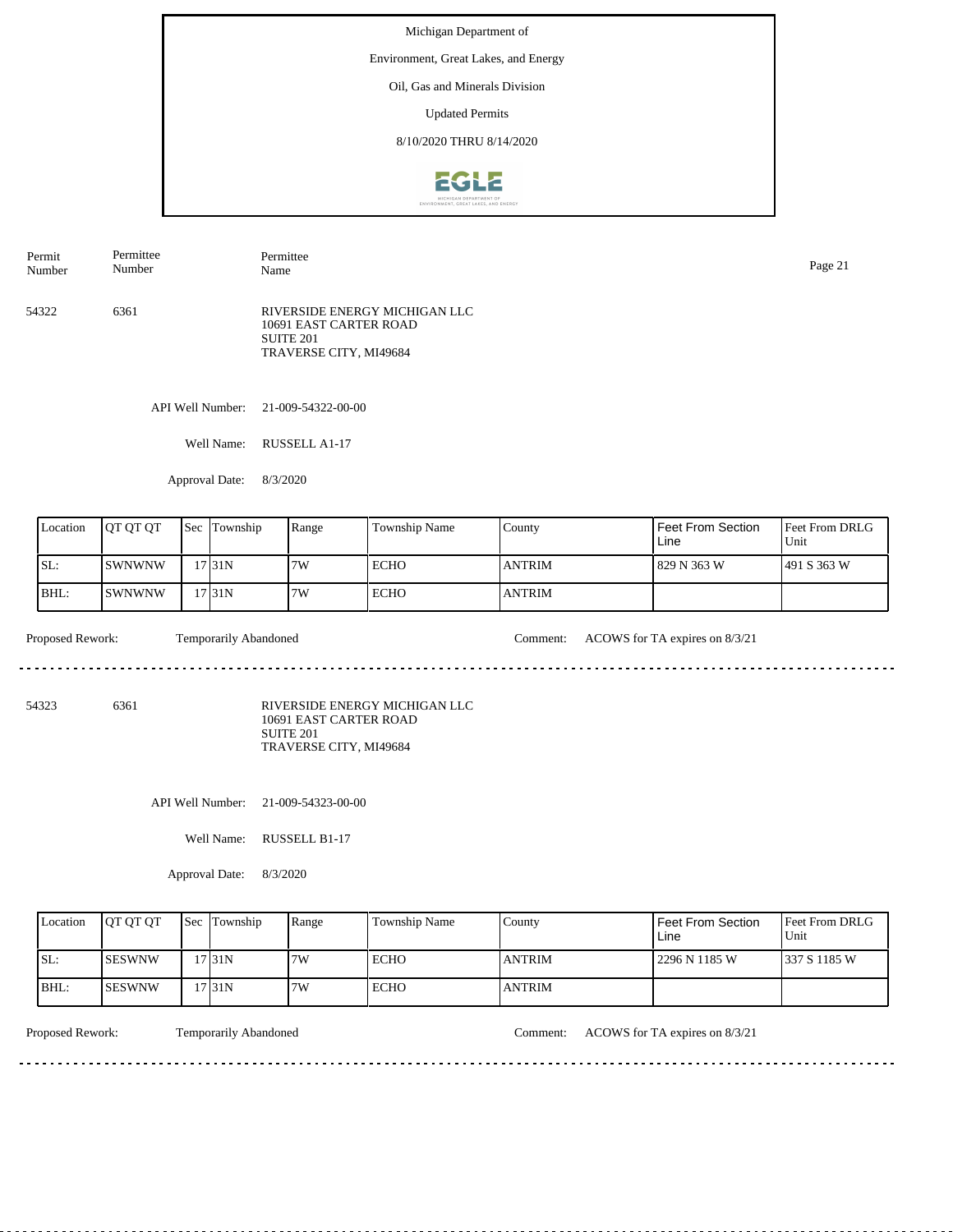Environment, Great Lakes, and Energy

Oil, Gas and Minerals Division

Updated Permits

8/10/2020 THRU 8/14/2020



54662 6361 RIVERSIDE ENERGY MICHIGAN LLC 10691 EAST CARTER ROAD SUITE 201 TRAVERSE CITY, MI49684 Permit Number Permittee Number Permittee Page 22<br>Name Page 22

API Well Number: 21-009-54662-00-00

Well Name: CENTRAL M B2-7

Approval Date: 8/3/2020

| Location | <b>IOT OT OT</b> | <b>Sec</b> | Township | Range | <b>Township Name</b> | County        | Feet From Section<br>Line | <b>Feet From DRLG</b><br>Unit |
|----------|------------------|------------|----------|-------|----------------------|---------------|---------------------------|-------------------------------|
| ISL:     | <b>INWSENW</b>   |            | 7131N    | 7W    | <b>ECHO</b>          | <b>ANTRIM</b> | 1442 N 2352 W             | 1210 S 581 W                  |
| BHL:     | <b>INWSENW</b>   |            | 7131N    | 7W    | ECHO                 | <b>ANTRIM</b> |                           |                               |

 $\omega_{\rm c} = \omega_{\rm c} = \omega_{\rm c} = \omega_{\rm c}$ 

Proposed Rework: Temporarily Abandoned Comment: ACOWS for TA expires on 8/3/21

54664 4785

S R W INC 10691 EAST CARTER ROAD SUITE 201 TRAVERSE CITY, MI49684

API Well Number: 21-009-54664-00-00

Well Name: CENTRAL M D1-7

Approval Date: 8/3/2020

| Location | <b>IOT OT OT</b> | <b>Sec Township</b> | Range | <b>Township Name</b> | County         | Feet From Section<br>∟ine | <b>Feet From DRLG</b><br>Unit |
|----------|------------------|---------------------|-------|----------------------|----------------|---------------------------|-------------------------------|
| ISL:     | <b>INESWSW</b>   | 7131N               | 7W    | ECHO                 | <b>ANTRIM</b>  | 1215 S 940 W              | 1215 S 835 E                  |
| IBHL:    | <b>INESWSW</b>   | 7131N               | 7W    | ECHO                 | <b>LANTRIM</b> |                           |                               |

<u>. . . . . . . .</u>

Proposed Rework: Temporarily Abandoned Comment: ACOWS for TA expires on 8/3/21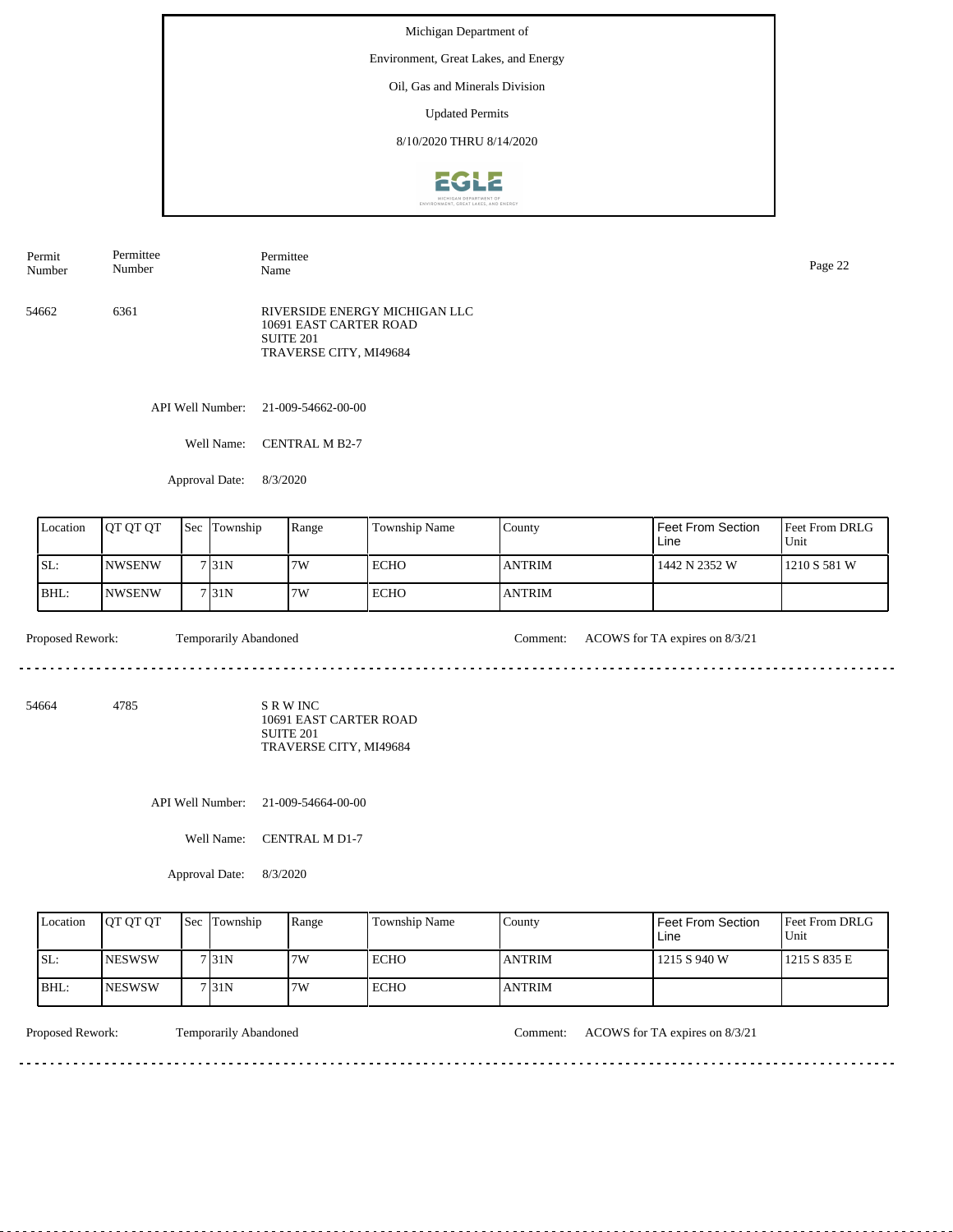Environment, Great Lakes, and Energy

Oil, Gas and Minerals Division

Updated Permits

8/10/2020 THRU 8/14/2020



| Permit | Permittee | Permittee                                                                                      | Page 23 |
|--------|-----------|------------------------------------------------------------------------------------------------|---------|
| Number | Number    | Name                                                                                           |         |
| 54665  | 6361      | RIVERSIDE ENERGY MICHIGAN LLC<br>10691 EAST CARTER ROAD<br>SUITE 201<br>TRAVERSE CITY, MI49684 |         |

API Well Number: 21-009-54665-00-00

Well Name: CENTRAL M D3-7

Approval Date: 8/3/2020

| Location | <b>IOT OT OT</b> | <b>Sec</b> | Township | Range | Township Name | County         | Feet From Section<br>Line | <b>Feet From DRLG</b><br>Unit |
|----------|------------------|------------|----------|-------|---------------|----------------|---------------------------|-------------------------------|
| SL:      | <b>INESWSE</b>   |            | 7131N    | 17W   | <b>ECHO</b>   | <b>IANTRIM</b> | 1265 S 1655 E             | 1265 S 336 E                  |
| BHL:     | <b>INESWSE</b>   |            | 7131N    | 7W    | <b>ECHO</b>   | <b>ANTRIM</b>  |                           |                               |

 $\frac{1}{2} \left( \frac{1}{2} \right) \left( \frac{1}{2} \right) \left( \frac{1}{2} \right) \left( \frac{1}{2} \right) \left( \frac{1}{2} \right) \left( \frac{1}{2} \right)$ 

Proposed Rework: Temporarily Abandoned Comment: ACOWS for TA expires on 8/3/21

<u>. . . . . . . . . . . . . . . . .</u>

54714 6361

RIVERSIDE ENERGY MICHIGAN LLC 10691 EAST CARTER ROAD SUITE 201 TRAVERSE CITY, MI49684

API Well Number: 21-009-54714-00-00

Well Name: STATE ECHO & DREW D1-8

Approval Date: 8/3/2020

| Location | <b>OT OT OT</b> | <b>Sec</b> Township | Range | Township Name | County         | Feet From Section<br>Line | <b>Feet From DRLG</b><br>Unit |
|----------|-----------------|---------------------|-------|---------------|----------------|---------------------------|-------------------------------|
| ISL:     | <b>ISWSWSW</b>  | 8 <sub>31N</sub>    | 7W    | ECHO          | <b>LANTRIM</b> | 349 S 447 W               | 1349 S 901 E                  |
| BHL:     | <b>ISWSWSW</b>  | 8 <sub>31N</sub>    | 7W    | <b>ECHO</b>   | <b>ANTRIM</b>  |                           |                               |

<u>. . . . . . . . .</u>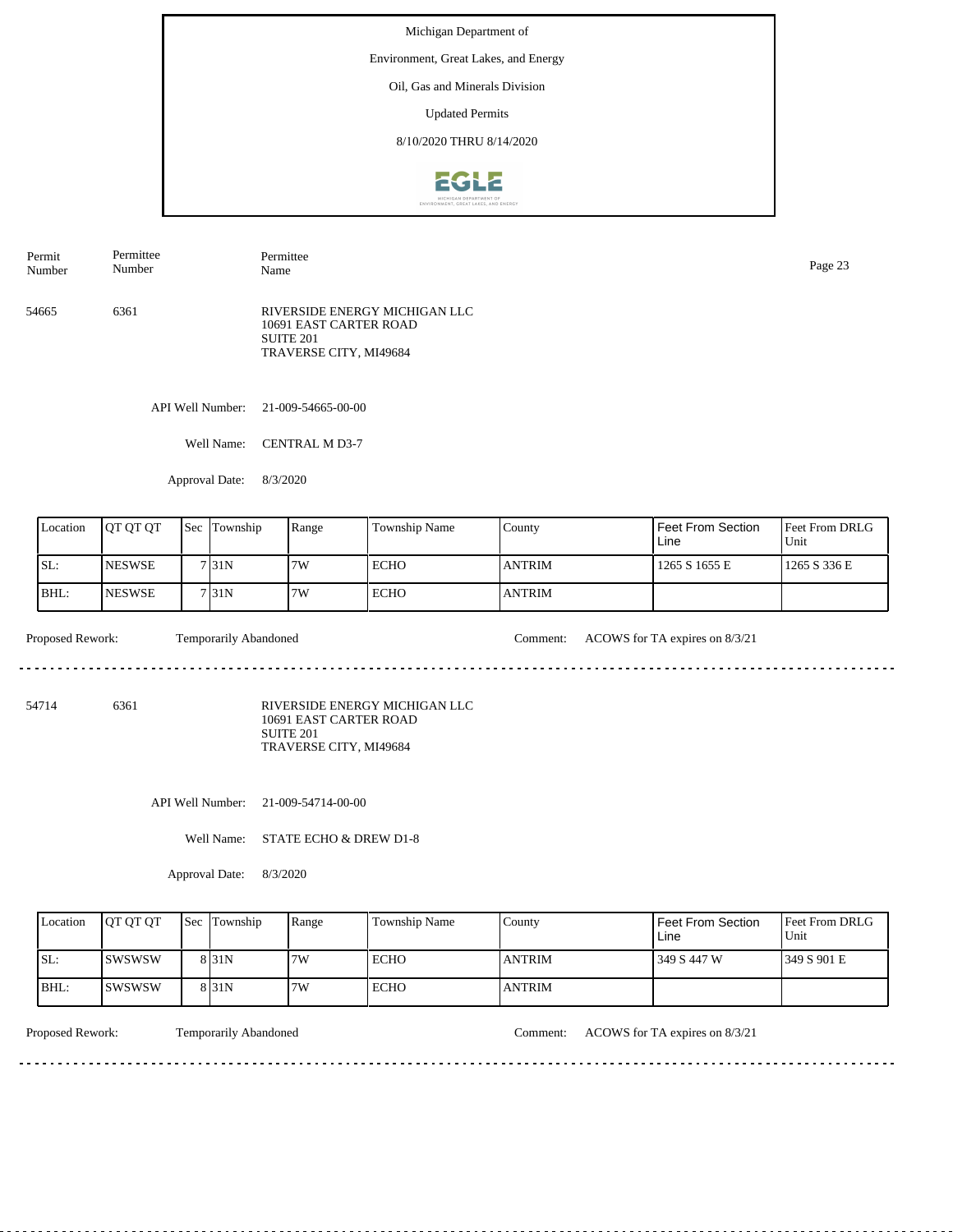Environment, Great Lakes, and Energy

Oil, Gas and Minerals Division

Updated Permits

8/10/2020 THRU 8/14/2020



| Permit | Permittee | Permittee                                                                                      | Page 24 |
|--------|-----------|------------------------------------------------------------------------------------------------|---------|
| Number | Number    | Name                                                                                           |         |
| 55483  | 6361      | RIVERSIDE ENERGY MICHIGAN LLC<br>10691 EAST CARTER ROAD<br>SUITE 201<br>TRAVERSE CITY, MI49684 |         |

API Well Number: 21-009-55483-00-00

Well Name: STATE ECHO & SCHROETER A2-18

Approval Date: 8/3/2020

| Location | <b>IOT OT OT</b> | <b>Sec Township</b> | Range | Township Name | County        | Feet From Section<br>Line | <b>Feet From DRLG</b><br>Unit |
|----------|------------------|---------------------|-------|---------------|---------------|---------------------------|-------------------------------|
| SL:      | <b>ISENENW</b>   | 18 31 N             | 7W    | <b>ECHO</b>   | <b>ANTRIM</b> | 697 N 2577 W              | 1697 N 519 E                  |
| $BHL$ :  | <b>SENENW</b>    | 18 31 N             | 7W    | <b>ECHO</b>   | <b>ANTRIM</b> |                           |                               |

Proposed Rework: Temporarily Abandoned Comment: ACOWS for TA expires on 8/3/21

55919 6361

RIVERSIDE ENERGY MICHIGAN LLC 10691 EAST CARTER ROAD SUITE 201

TRAVERSE CITY, MI49684

API Well Number: 21-009-55919-00-00

Well Name: SEVALD D1-1

Approval Date: 8/3/2020

| Location | <b>OT OT OT</b> | <b>Sec</b> Township | Range | <b>Township Name</b> | Countv         | <b>Feet From Section</b><br>Line | <b>Feet From DRLG</b><br>Unit |
|----------|-----------------|---------------------|-------|----------------------|----------------|----------------------------------|-------------------------------|
| ISL:     | <b>ISESWSW</b>  | 131N                | 8W    | <b>CENTRAL LAKE</b>  | <b>LANTRIM</b> | 442 S 821 W                      | 1442 S 821 W                  |
| BHL:     | <b>ISESWSW</b>  | 131N                | 8W    | CENTRAL LAKE         | <b>ANTRIM</b>  |                                  |                               |

<u>. . . . . . . . .</u>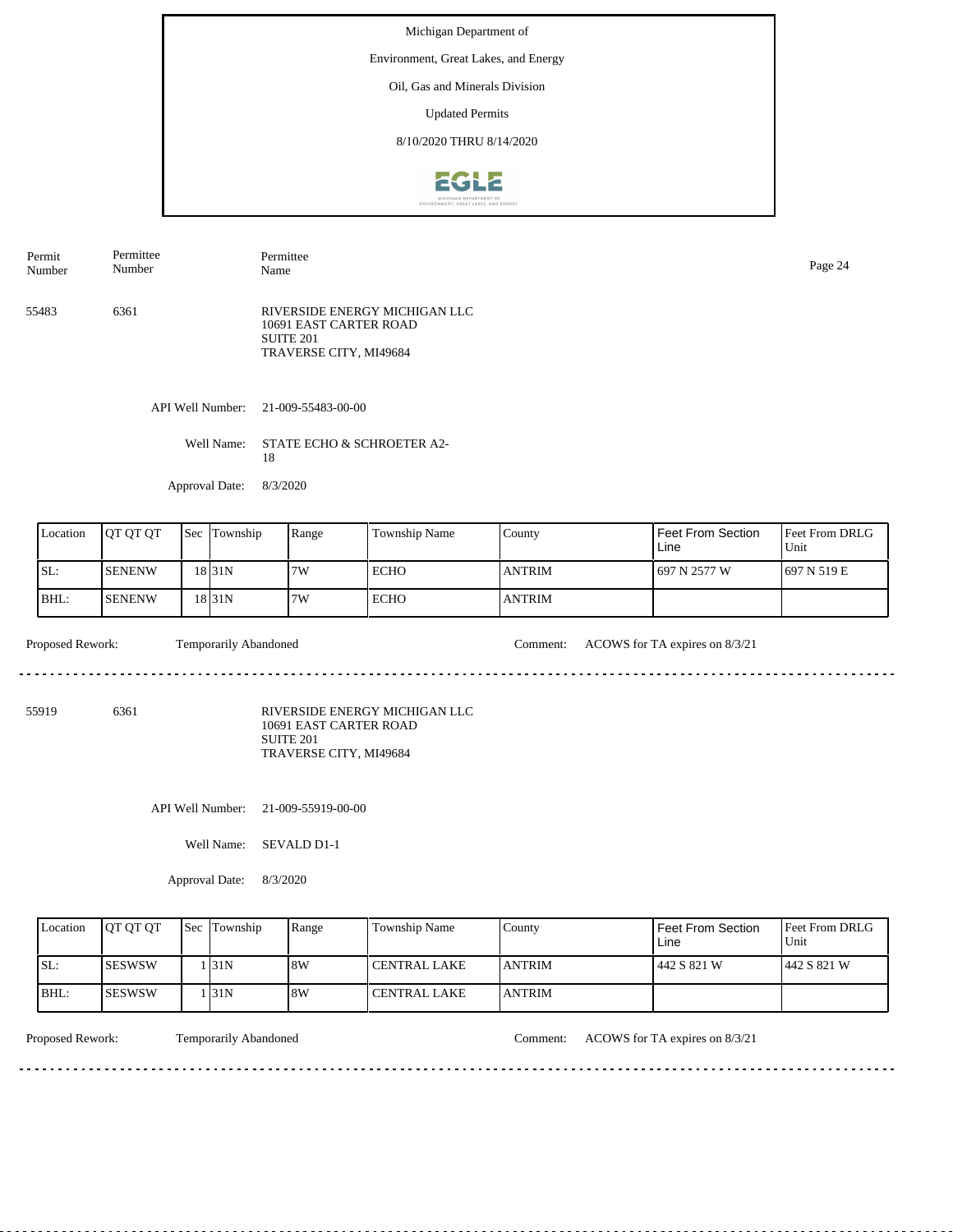Environment, Great Lakes, and Energy

Oil, Gas and Minerals Division

Updated Permits

8/10/2020 THRU 8/14/2020



| Permit<br>Number | Permittee<br>Number | Permittee<br>Name                                                                                         | Page 25 |
|------------------|---------------------|-----------------------------------------------------------------------------------------------------------|---------|
| 55995            | 6361                | RIVERSIDE ENERGY MICHIGAN LLC<br>10691 EAST CARTER ROAD<br>SUITE <sub>201</sub><br>TRAVERSE CITY, MI49684 |         |

API Well Number: 21-009-55995-00-00

Well Name: CENTRAL M B3-7

Approval Date: 8/3/2020

| Location | <b>OT OT OT</b> | $\text{Sec}$ | Township           | Range | <b>Township Name</b> | County        | Feet From Section<br>Line | <b>Feet From DRLG</b><br>Unit |
|----------|-----------------|--------------|--------------------|-------|----------------------|---------------|---------------------------|-------------------------------|
| ISL:     | <b>INESWNE</b>  |              | 7 <sub>131</sub> N | 7W    | <b>ECHO</b>          | <b>ANTRIM</b> | 1668 N 1973 E             | 1340 N 666 W                  |
| BHL:     | <b>NESWNE</b>   |              | 7131N              | 7W    | <b>ECHO</b>          | <b>ANTRIM</b> |                           |                               |

 $- - - - - -$ 

Proposed Rework: Temporarily Abandoned Comment: ACOWS for TA expires on 8/3/21

<u>. . . . . . . . . . . . . . . . .</u>

58564 6361

RIVERSIDE ENERGY MICHIGAN LLC 10691 EAST CARTER ROAD SUITE 201 TRAVERSE CITY, MI49684

API Well Number: 21-009-58564-00-00

Well Name: PORTER AGNEW A4-17

Approval Date: 8/3/2020

| Location | <b>JOT OT OT</b> | <b>Sec Township</b> | Range | Township Name | County        | Feet From Section<br>Line | <b>Feet From DRLG</b><br>Unit |
|----------|------------------|---------------------|-------|---------------|---------------|---------------------------|-------------------------------|
| ISL:     | <b>INENENE</b>   | 17 31 N             | 7W    | <b>ECHO</b>   | <b>ANTRIM</b> | 202 N 658 E               | 1113 S 658 E                  |
| BHL:     | <b>INENENE</b>   | 731N                | 7W    | <b>ECHO</b>   | <b>ANTRIM</b> |                           |                               |

<u>. . . . . . . . .</u>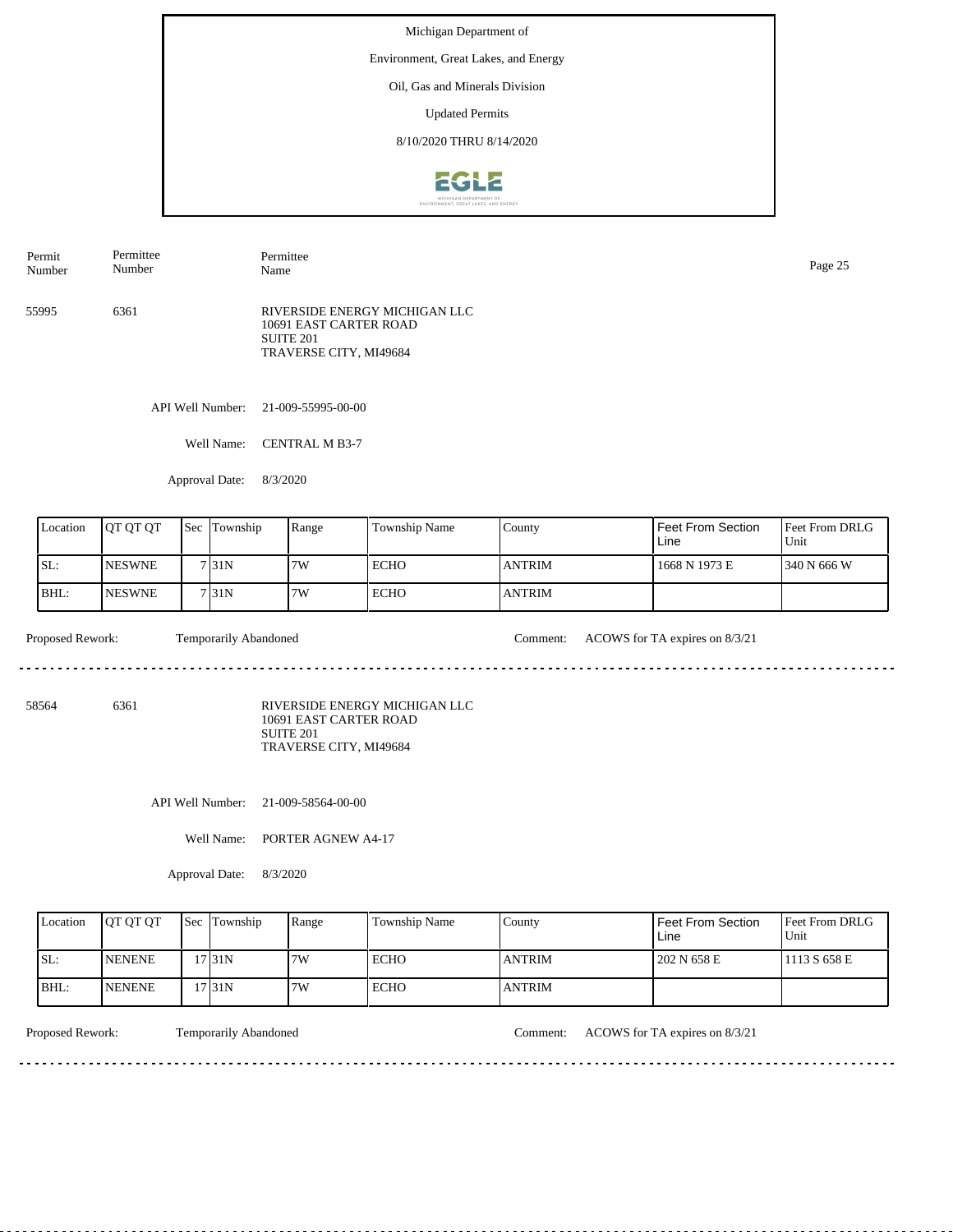Environment, Great Lakes, and Energy

Oil, Gas and Minerals Division

Updated Permits

8/10/2020 THRU 8/14/2020



| Permit | Permittee | Permittee                                                                                                 | Page 26 |
|--------|-----------|-----------------------------------------------------------------------------------------------------------|---------|
| Number | Number    | Name                                                                                                      |         |
| 58708  | 6361      | RIVERSIDE ENERGY MICHIGAN LLC<br>10691 EAST CARTER ROAD<br>SUITE <sub>201</sub><br>TRAVERSE CITY, MI49684 |         |

API Well Number: 21-009-58708-00-00

Well Name: AGNEW B3-17

Approval Date: 8/3/2020

| Location | <b>IOT OT OT</b> | <b>Sec</b> | Township | Range | <b>Township Name</b> | County         | Feet From Section<br>Line | <b>Feet From DRLG</b><br>Unit |
|----------|------------------|------------|----------|-------|----------------------|----------------|---------------------------|-------------------------------|
| SL:      | <b>NESWNE</b>    |            | 17 31 N  | 17W   | ECHO                 | <b>IANTRIM</b> | 1686 N 1785 E             | 1374 N 470 E                  |
| IBHL:    | <b>INESWNE</b>   |            | 17 31 N  | 17W   | ECHO                 | <b>ANTRIM</b>  |                           |                               |

<u>. . . . . . . . . . . . . . .</u>

 $\sim$ 

Proposed Rework: Temporarily Abandoned Comment: ACOWS for TA expires on 8/3/21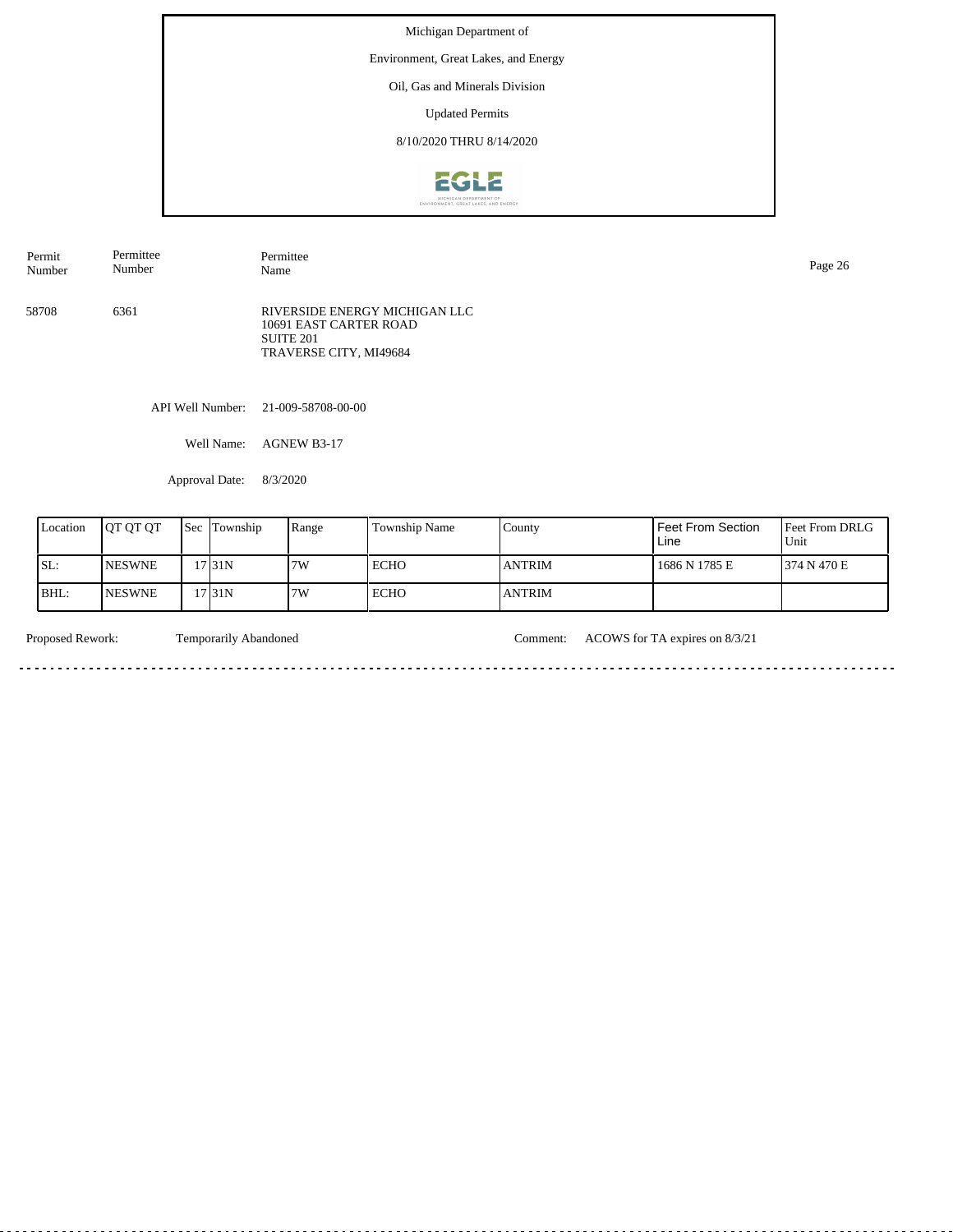Environment, Great Lakes, and Energy

Oil, Gas and Minerals Division

Updated Permits

8/10/2020 THRU 8/14/2020



Permit Number Permittee Number Permittee Name Page 27

## **RECORD OF CHANGE OF WELL STATUS:**

13426 491

CONSUMERS ENERGY CO

1945 W PARNALL RD JACKSON, MI 49201

API Well Number: 21-035-13426-00-00

Well Name: MICHIGAN GAS STORAGE CO 326

Change Date: 7/17/2020

| Location | <b>OT OT OT</b> | <b>Sec</b> | Township | Range | Township Name      | County        | Feet From Section<br>Line | <b>Feet From DRLG</b><br>Unit |
|----------|-----------------|------------|----------|-------|--------------------|---------------|---------------------------|-------------------------------|
| SL:      | <b>CNSENW</b>   |            | 30 20N   | 16W   | WINTERFIELD        | ICLARE        | 660 S 660 E               | 1660 S 660 E                  |
| BHL:     | <b>CNSENW</b>   |            | 30 20N   | .6W   | <b>WINTERFIELD</b> | <b>ICLARE</b> |                           |                               |

Proposed Rework: Reworked to Underreamed Open Hole Comment: RCOWS for log, underream, and work on monitoring port.

15258 491

CONSUMERS ENERGY CO

1945 W PARNALL RD JACKSON, MI 49201

API Well Number: 21-113-15258-00-00

Well Name: MICHIGAN GAS STORAGE COMPANY 442

Change Date: 7/31/2020

| Location | <b>JOT OT OT</b> | <b>Sec</b> Township | Range | Township Name     | County            | Feet From Section<br>Line | <b>Feet From DRLG</b><br>Unit |
|----------|------------------|---------------------|-------|-------------------|-------------------|---------------------------|-------------------------------|
| ISL:     | <b>ICNNESW</b>   | 35 21N              | ا 6W  | <b>CLAM UNION</b> | <b>IMISSAUKEE</b> | 500 N 760 E               | 1500 N 760 E                  |
| BHL:     | <b>ICNNESW</b>   | 35 21N              | ا 6W  | <b>CLAM UNION</b> | <b>IMISSAUKEE</b> |                           |                               |

 $- - - - - - - -$ 

Reworked to Underreamed Open Hole

Proposed Rework: Reworked to Underreamed Open Hole Comment: RCOWS for log, underream, and performing monitor port work.

. . . . . . . . . . . . . . . . . .

 $- - - - - -$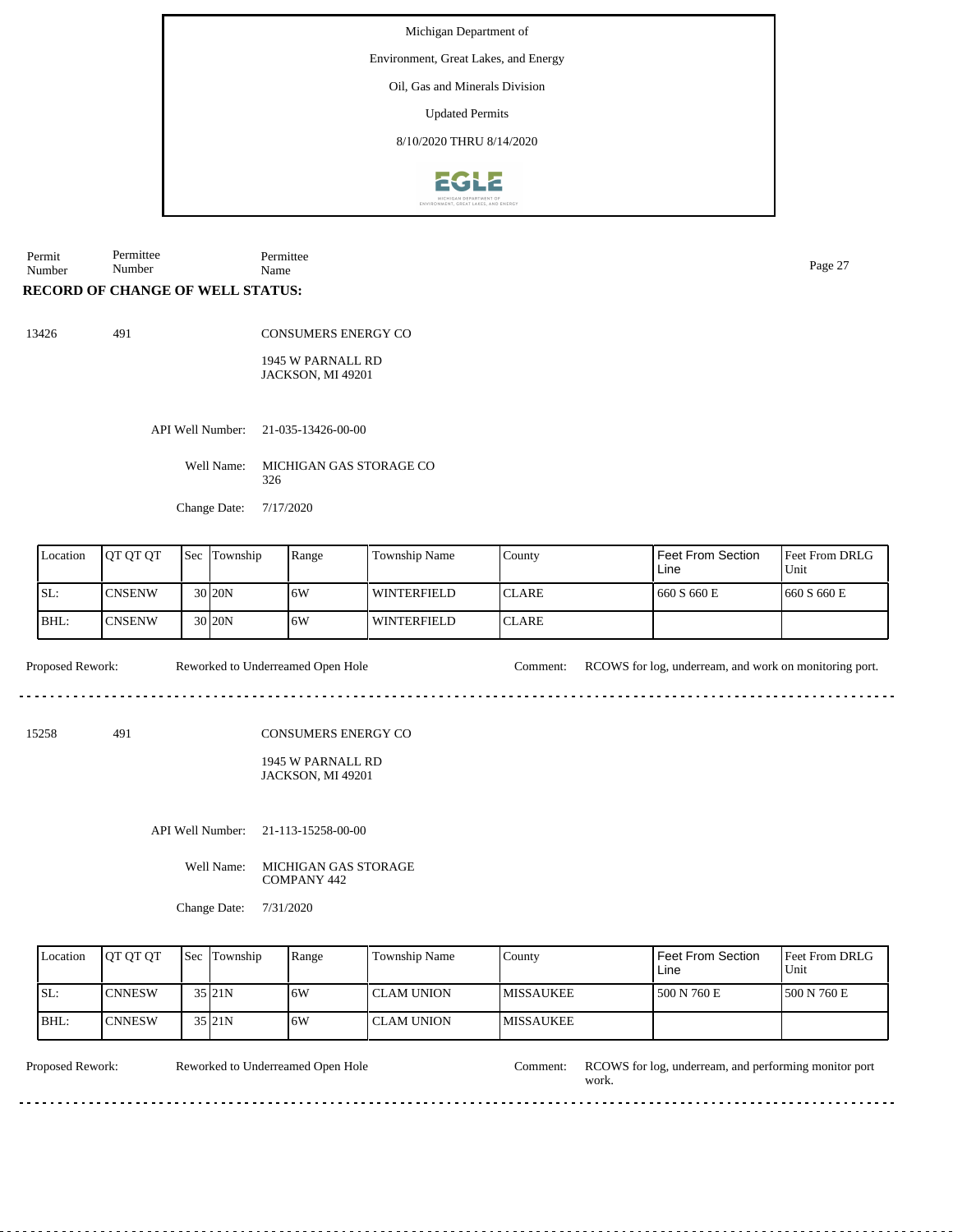Environment, Great Lakes, and Energy

Oil, Gas and Minerals Division

Updated Permits

8/10/2020 THRU 8/14/2020



| Permit | Permittee | Permittee                                                                                   | Page 28 |
|--------|-----------|---------------------------------------------------------------------------------------------|---------|
| Number | Number    | Name                                                                                        |         |
| 57860  | 6461      | RIVIERA OPERATING LLC<br><b>600 TRAVIS STREET</b><br><b>SUITE 1700</b><br>HOUSTON, TX 77002 |         |

API Well Number: 21-119-57860-00-00

Well Name: STATE BRILEY TWIN A4-23

Change Date: 7/29/2020

| Location | <b>IOT OT OT</b> | 'Sec | Township            | Range | Township Name | County              | Feet From Section<br>Line | <b>Feet From DRLG</b><br>Unit |
|----------|------------------|------|---------------------|-------|---------------|---------------------|---------------------------|-------------------------------|
| SL:      | <b>INWNENE</b>   |      | 23 <sub>130</sub> N | 2E    | <b>BRILEY</b> | <b>IMONTMORENCY</b> | 360 N 994 E               | 1360 N 994 E                  |
| BHL:     | <b>INWNENE</b>   |      | 23 <sub>130</sub> N | 2E    | <b>BRILEY</b> | <b>IMONTMORENCY</b> |                           |                               |

Proposed Rework: Reworked Repaired, Replace, or Recement Casing Comment: RCOWS for repair of casing and gas leak. Well returned to Reworked Repaired, Replace, or Recement Casing service. <u>....................</u>

9234 491

CONSUMERS ENERGY CO

1945 W PARNALL RD JACKSON, MI 49201

API Well Number: 21-035-09234-00-00

Well Name: M G S C 625

Change Date: 7/27/2020

| Location | <b>OT OT OT</b> | <b>Sec</b> Township | Range | Township Name      | County        | Feet From Section<br>Line | Feet From DRLG<br>Unit |
|----------|-----------------|---------------------|-------|--------------------|---------------|---------------------------|------------------------|
| ISL:     | <b>CNNE</b>     | 29 <sub>120</sub> N | 16W   | WINTERFIELD        | ICLARE        | 1320 S 1320 W             | 1320 N 1320 E          |
| BHL:     |                 | 29 <sub>120</sub> N | 16W   | <b>WINTERFIELD</b> | <b>ICLARE</b> | 1320 S 1320 W             |                        |

<u>. . . . . . . . . .</u>

Reworked for Miscellaneous

Proposed Rework: Reworked for Miscellaneous Comment: RCOWS for plugback to 1335', underream, log, set tubing, and perform monitor port work.

 $- - - - - -$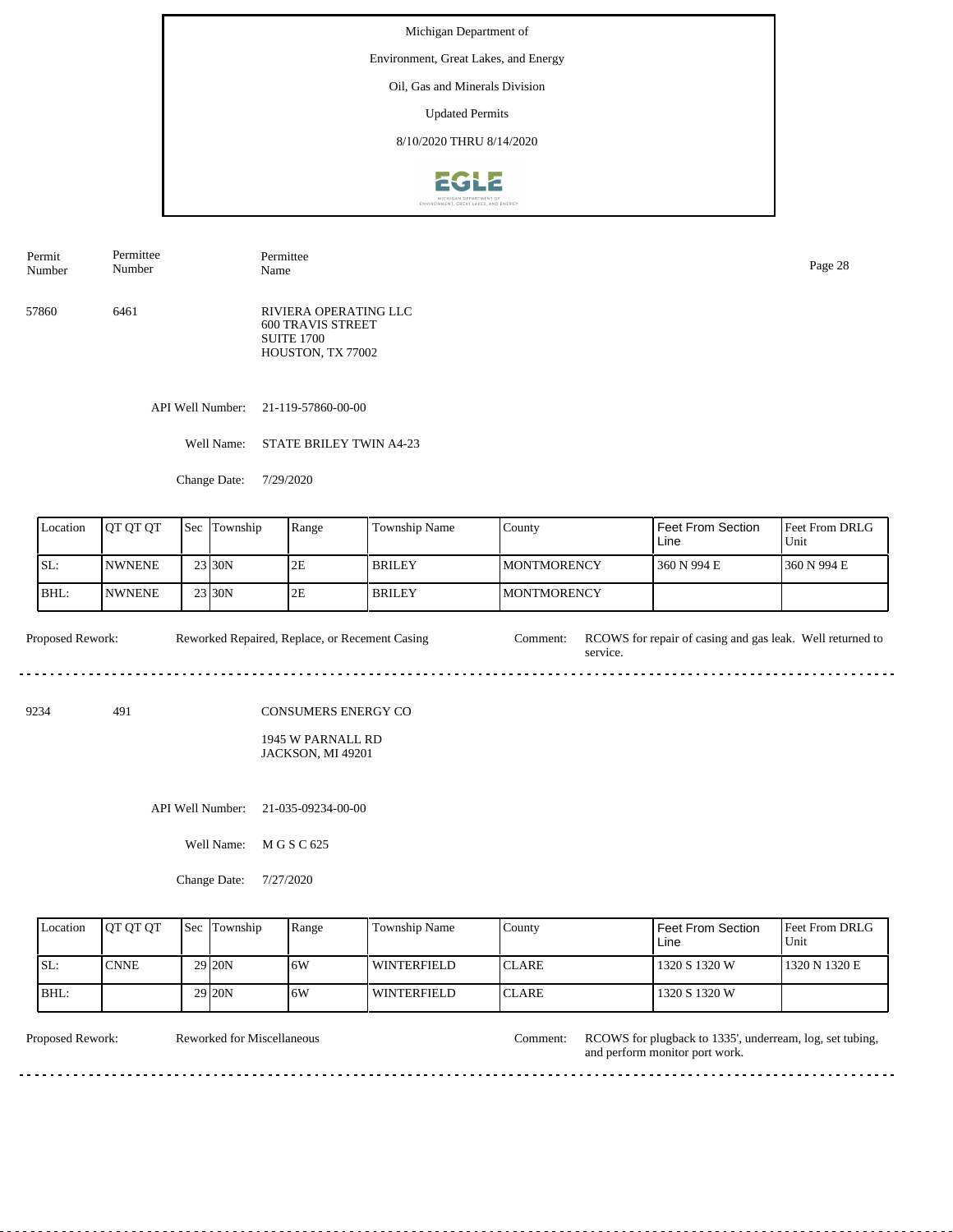Michigan Department of Environment, Great Lakes, and Energy Oil, Gas and Minerals Division

Updated Permits

8/10/2020 THRU 8/14/2020



| Permit<br>Number | Permittee<br>Number | Permittee<br>Page 29<br>Name           |  |  |  |  |  |
|------------------|---------------------|----------------------------------------|--|--|--|--|--|
| 9241             | 491                 | <b>CONSUMERS ENERGY CO</b>             |  |  |  |  |  |
|                  |                     | 1945 W PARNALL RD<br>JACKSON, MI 49201 |  |  |  |  |  |
|                  |                     |                                        |  |  |  |  |  |
|                  | API Well Number:    | 21-035-09241-00-00                     |  |  |  |  |  |
|                  | Well Name:          | M G S C 605                            |  |  |  |  |  |
|                  | Change Date:        | 7/27/2020                              |  |  |  |  |  |

| Location | <b>IOT OT OT</b> | <b>Sec</b> | Township            | Range | <b>Township Name</b> | County        | <b>Feet From Section</b><br>Line | <b>Feet From DRLG</b><br>Unit |
|----------|------------------|------------|---------------------|-------|----------------------|---------------|----------------------------------|-------------------------------|
| SL:      | <b>CNSW</b>      |            | 30 <sub>20N</sub>   | 16W   | WINTERFIELD          | <b>ICLARE</b> | 1320 S 1320 W                    | 1320 N 1320 E                 |
| IBHL:    |                  |            | 30 <sub>120</sub> N | 16W   | WINTERFIELD          | <b>ICLARE</b> |                                  |                               |

Proposed Rework: Reworked to Perforate & Test Current Formation Comment: RCOWS to log, perforate, stimulate, and perform monitor Reworked to Perforate  $\&$  Test Current Formation port work. ă.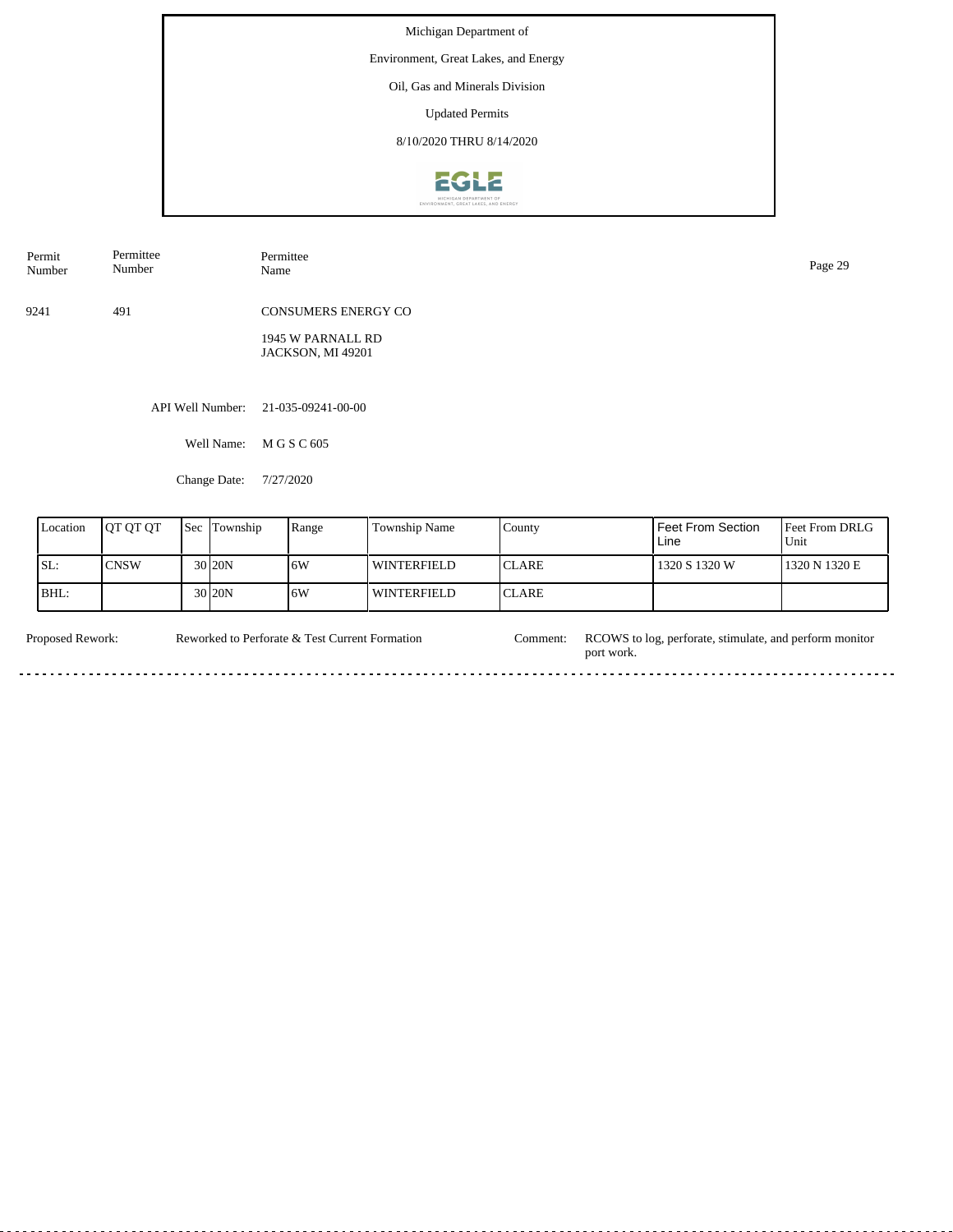Environment, Great Lakes, and Energy

Oil, Gas and Minerals Division

Updated Permits

8/10/2020 THRU 8/14/2020



| Permit             | -<br>Permittee          | Permittee<br>. | $\sim$ $\sim$ |
|--------------------|-------------------------|----------------|---------------|
| Number<br>$\cdots$ | $\sim$ $\sim$<br>Number | Name           | Page          |

## **PERMIT TERMINATIONS:**

61345 104

WEST BAY EXPLORATION COMPANY

13685 S WEST BAYSHORE DR TRAVERSE CITY, MI49684

API Well Number: 21-035-62005-01-00

Well Name: HAMPTON 1-24A

Termination Date: 8/3/2020

| Location | <b>IOT OT OT</b> | <b>Sec</b> | Township | Range | Township Name | County        | <b>Feet From Section</b><br>Line | <b>Feet From DRLG</b><br>l Unit |
|----------|------------------|------------|----------|-------|---------------|---------------|----------------------------------|---------------------------------|
| ISL:     | <b>SWSESE</b>    |            | 24117N   | 4W    | <b>GRANT</b>  | <b>ICLARE</b> | 181 S 1079 E                     |                                 |
| BHL:     | <b>SWSESE</b>    |            | 24117N   | .4W   | <b>GRANT</b>  | <b>CLARE</b>  | 290 S 890 E                      | 1032 N 436 W                    |